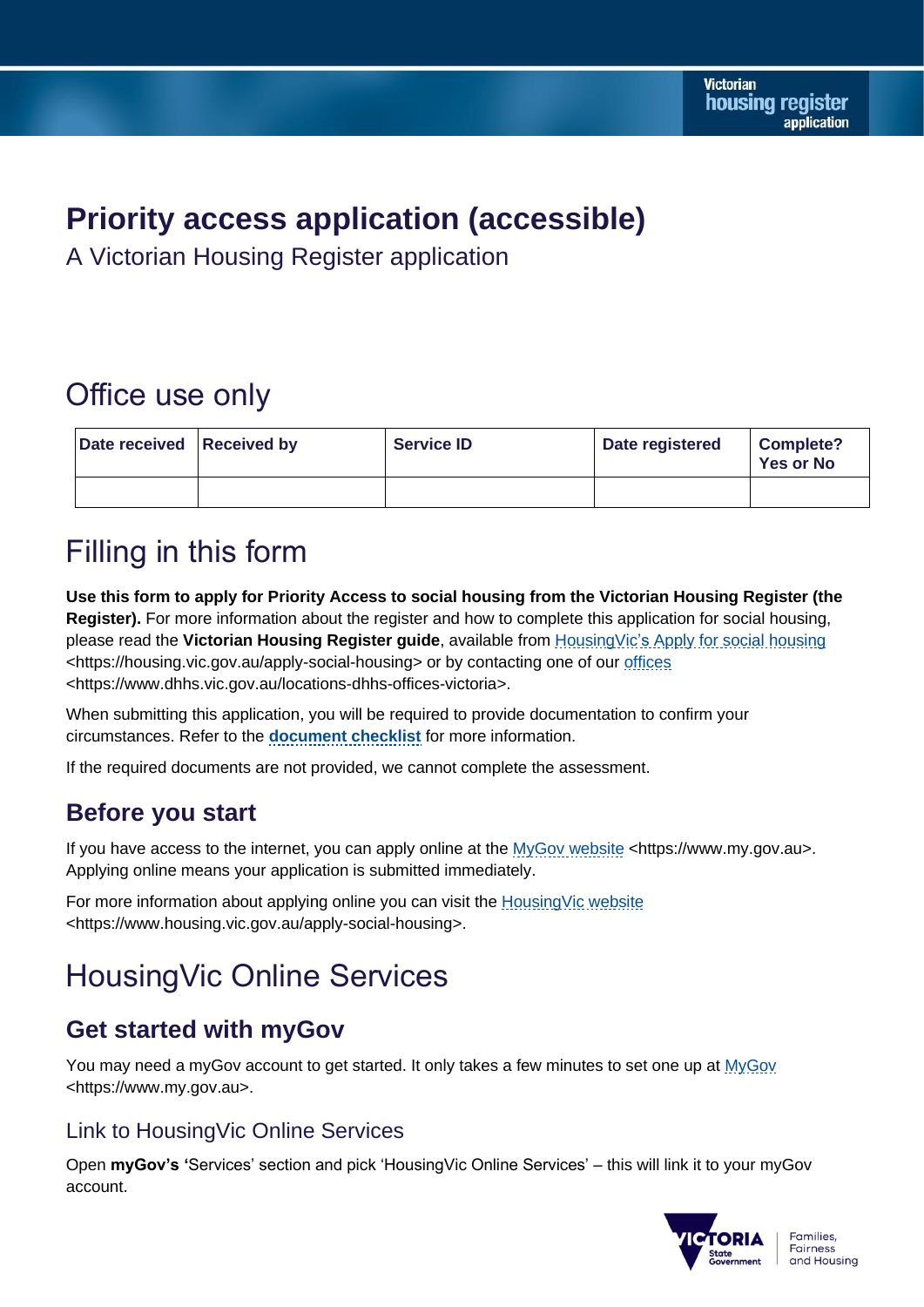Open HousingVic online services and select 'Victorian Housing Register application' to complete your application.

Once you have filled out the online application and attached to the online form any documents needed, a copy of the completed application will be sent to your nominated email address.

For more information about how to link and access to HousingVic Online Services visit [HousingVic's Online](https://www.housing.vic.gov.au/online-services)  [Services page](https://www.housing.vic.gov.au/online-services) <https://www.housing.vic.gov.au/online-services>.

## **Need help or require this document in another format?**

Go to the HousingVic [Social housing page](https://www.housing.vic.gov.au/social-housing) <https://www.housing.vic.gov.au/social-housing> or contact one of our [offices](https://www.dhhs.vic.gov.au/locations-dhhs-offices-victoria) <https://www.dffh.vic.gov.au/contact-us>.

### **Get immediate assistance**

**If you are experiencing family violence** and need immediate assistance, call the Safe Steps Family Violence Response Centre on **1800 015 188**.

**If you are homeless** and need accommodation, call the housing crisis line on **1800 825 955** to speak to a housing and support worker.

These services are free and operate 24 hours a day, seven days a week.

### **Documents required for each household member**

When submitting this application, you must attach documentation to confirm your eligibility. Refer to the following **[document checklist](#page-2-0)** for more information.

# Submitting a paper application form

Use **blue** or **black** pen. Write in **CAPITAL** letters. Mark boxes with an **X**.

Mail to:

Victorian Housing Register Department of Families, Fairness and Housing Reply Paid 933 MOE VIC 3825

No postage stamp required.

# Special accommodation requirements

#### **You must complete** an **Application for special accommodation requirements** if you or a household member will require:

- housing in a particular area so you can access specialist treatment, care or education
- a particular type of housing due to limited mobility or a medical or mental health condition
	- disability modifications to be installed in the property (for example, grab rails, lever taps)

The form can be found under the Special housing needs section of the [HousingVic's Apply for social housing](https://www.housing.vic.gov.au/apply-social-housing)  [page](https://www.housing.vic.gov.au/apply-social-housing) <https://housing.vic.gov.au/apply-social-housing> or by contacting one of our [offices](https://www.dhhs.vic.gov.au/locations-dhhs-offices-victoria) <https://www.dhhs.vic.gov.au/locations-dhhs-offices-victoria>.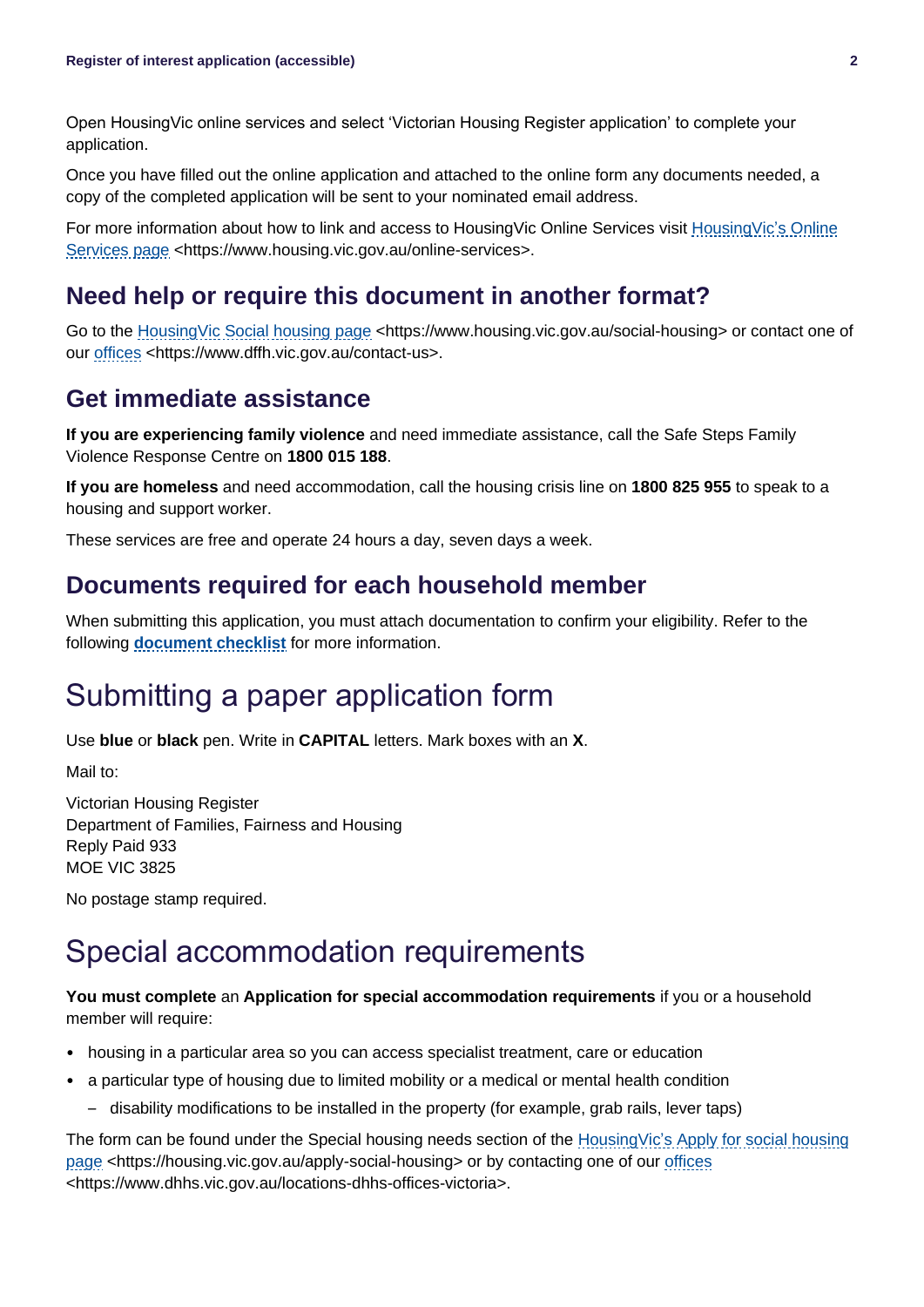# <span id="page-2-0"></span>Document checklist

Read this list carefully. Not including required documents will delay approval of your application as we cannot commence the assessment process. Additional documentation may be required if you are applying for priority access, refer to the documents listed under each priority section.

| <b>Document type</b>                                                                                                                                                                                                                                                         | <b>Mark</b><br>with X |
|------------------------------------------------------------------------------------------------------------------------------------------------------------------------------------------------------------------------------------------------------------------------------|-----------------------|
| Proof of Identity documents for each household member                                                                                                                                                                                                                        |                       |
| All household members who are over 15 years of age and receiving an independent income,<br>must provide 100 points of identification to establish their identity.                                                                                                            |                       |
| For accepted documents that can make up 100 points of identification, refer to HousingVic's<br>proof of identify page <https: proof-identity="" www.housing.vic.gov.au=""> or by contacting one of our<br/>offices.</https:>                                                 |                       |
| If an applicant or household member is a Centrelink customer, current Centrelink documents may<br>be used to verify identity.                                                                                                                                                |                       |
| Residency status documents for each household member not born in Australia                                                                                                                                                                                                   |                       |
| Only people on your application who do not receive a primary income support payment (such as<br>a pension or allowance) from Centrelink need to give us residency status documents.                                                                                          |                       |
| This could be an Australian Citizenship Certificate, immigration visa, passport or a letter from the<br>Department of Immigration and Border Protection.                                                                                                                     |                       |
| Confirmation of any children's names and custody arrangements                                                                                                                                                                                                                |                       |
| You will need to give us a copy of a Medicare card, Health Care Card, or a birth certificate or<br>extract to confirm the names of the children.                                                                                                                             |                       |
| If you are requesting additional rooms for child access arrangements, documentation from a<br>solicitor, the Family Law Court, or a statutory declaration from the primary caregiver to confirm<br>the custody arrangements.                                                 |                       |
| Proof of income If you receive an income from Centrelink or the Department of Veterans' Affairs<br>(DVA), you will need to give us an income and asset statement that is less than two weeks old or<br>complete Section D: Consent to use Centrelink Confirmation eServices. |                       |
| If you have a paying job, you will need to give us a pay slip or a wage statement signed by your<br>employer. It needs to show your wages before tax for the past 13 weeks.                                                                                                  |                       |
| If you are self-employed, please have an accountant complete a profit and loss statement for the<br>last 13 weeks.                                                                                                                                                           |                       |
| <b>Proof of assets</b>                                                                                                                                                                                                                                                       |                       |
| If you or a household member is receiving payments from Centrelink, we will get your asset<br>information from your Centrelink statement.                                                                                                                                    |                       |
| For each person who does not receive a payment from Centrelink, we will need:                                                                                                                                                                                                |                       |
| • a copy of your bank book or bank statement not more than four weeks old - an automated<br>teller machine (ATM) statement is allowed as long as it shows the name of the account holder                                                                                     |                       |
| • documents stating the value of any other assets you own or have an interest in.                                                                                                                                                                                            |                       |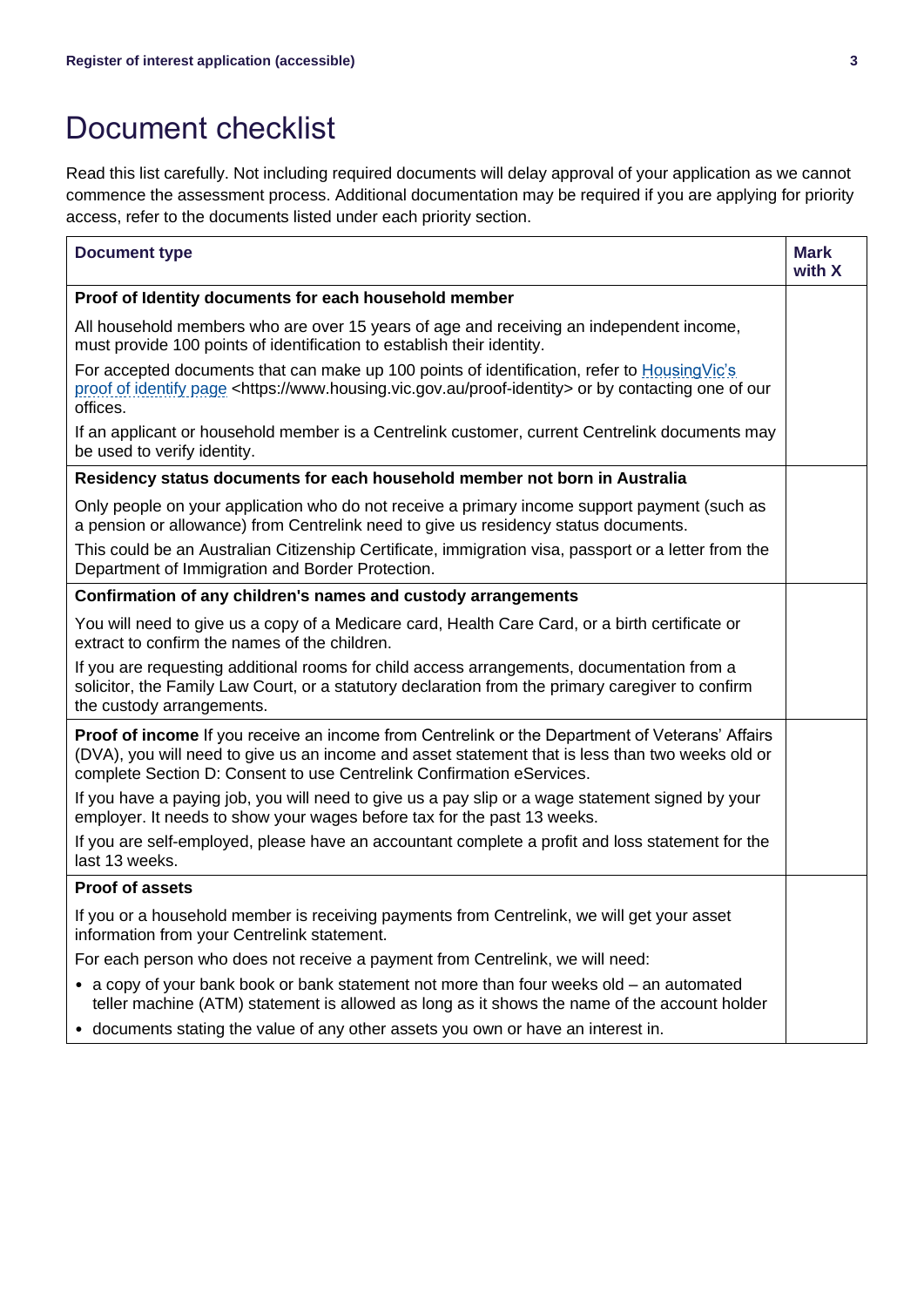# Section A: About you

In this section we will ask for information about you.

As the primary applicant, you are the person who owns this application. It is your responsibility to contact us if there are any changes to this application. All contact about this application, including housing offers, will only be with you.

# **Existing Victorian Housing Register application**

Q1 Do you or a household member have an existing Victorian Housing Register application?

| <b>Option</b> | <b>Mark with X</b> |
|---------------|--------------------|
| N٥            |                    |
| Yes           |                    |

**If yes, please provide the application number and go to [Priority access information.](#page-16-0)**

Q2 Do you currently live in social housing or have you recently left social housing due to safety issues?

| <b>Option</b>          | <b>Mark with X</b> |
|------------------------|--------------------|
| No                     |                    |
| Yes, Public housing    |                    |
| Yes, Community housing |                    |

**If yes, what is the name of the organisation managing your tenancy?**

# **Personal information**

#### Q3 Title

| <b>Title</b> | Mark with X |
|--------------|-------------|
| Mr           |             |
| Miss         |             |
| Ms           |             |
| Mrs          |             |
| Dr           |             |
| Prof.        |             |
| Other        |             |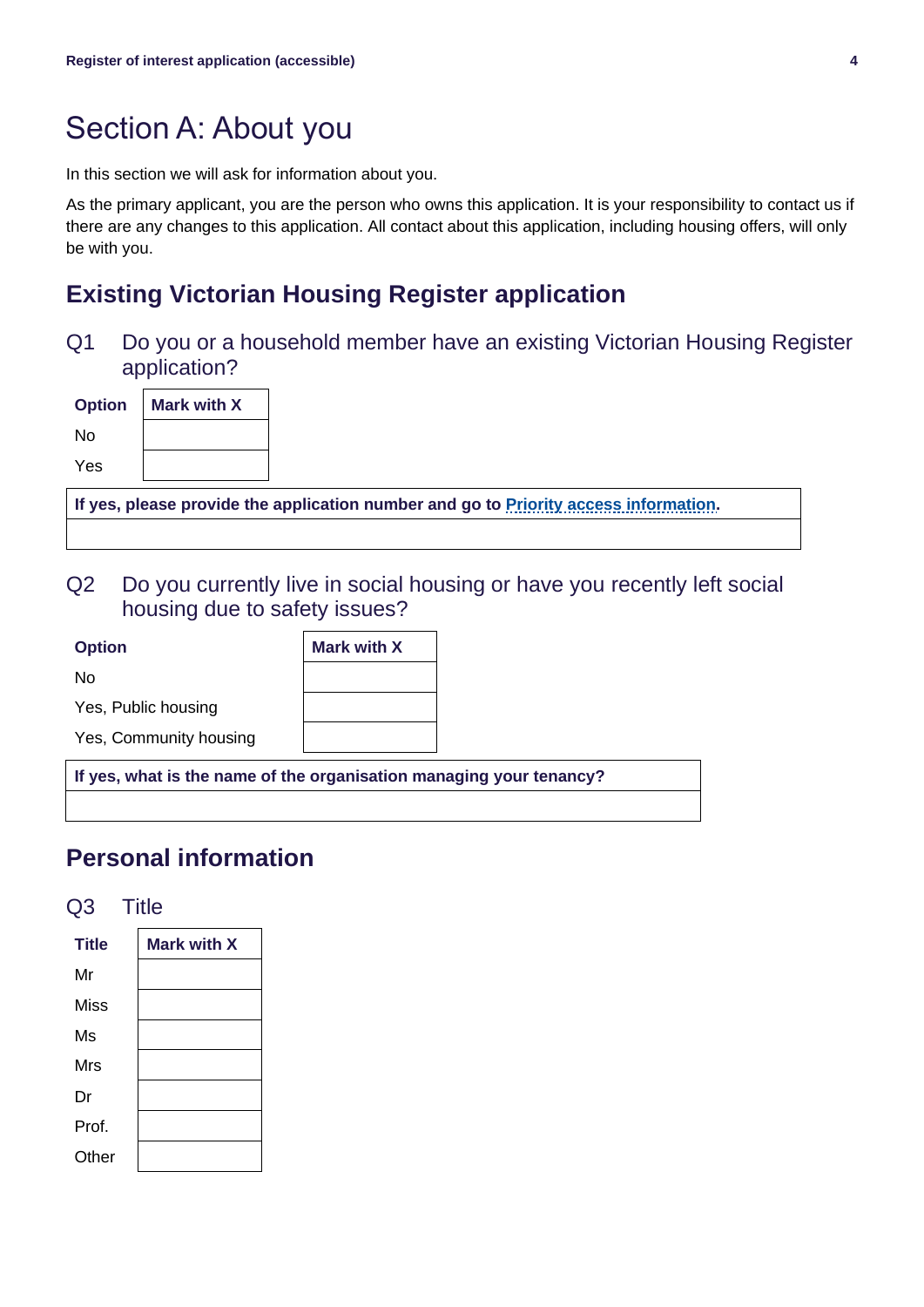|                               | <b>Other (please specify)</b>   |                                                                         |  |
|-------------------------------|---------------------------------|-------------------------------------------------------------------------|--|
|                               |                                 |                                                                         |  |
| Q4                            | First name<br><b>First name</b> |                                                                         |  |
| Q <sub>5</sub>                | Middle name                     |                                                                         |  |
|                               | <b>Middle name</b>              |                                                                         |  |
| Q <sub>6</sub>                | Last name<br>Last name          |                                                                         |  |
| Q7<br>Preferred name (if any) |                                 |                                                                         |  |
|                               | <b>Preferred name</b>           |                                                                         |  |
| Q <sub>8</sub>                |                                 | Previous full name (if any)                                             |  |
|                               |                                 | For example: name at birth, maiden name, previous married name or alias |  |
| <b>Previous name</b>          |                                 |                                                                         |  |

# Q9 Date of birth

| Date of birth |  |
|---------------|--|
|               |  |

### Q10 Gender

| Gender          | Mark with X |
|-----------------|-------------|
| <b>Male</b>     |             |
| <b>Female</b>   |             |
| Indeterminate   |             |
| <b>Intersex</b> |             |
| Other           |             |

# Q11 Relationship status

| <b>Option</b>    | <b>Mark with X</b> |
|------------------|--------------------|
| <b>Single</b>    |                    |
| <b>Partnered</b> |                    |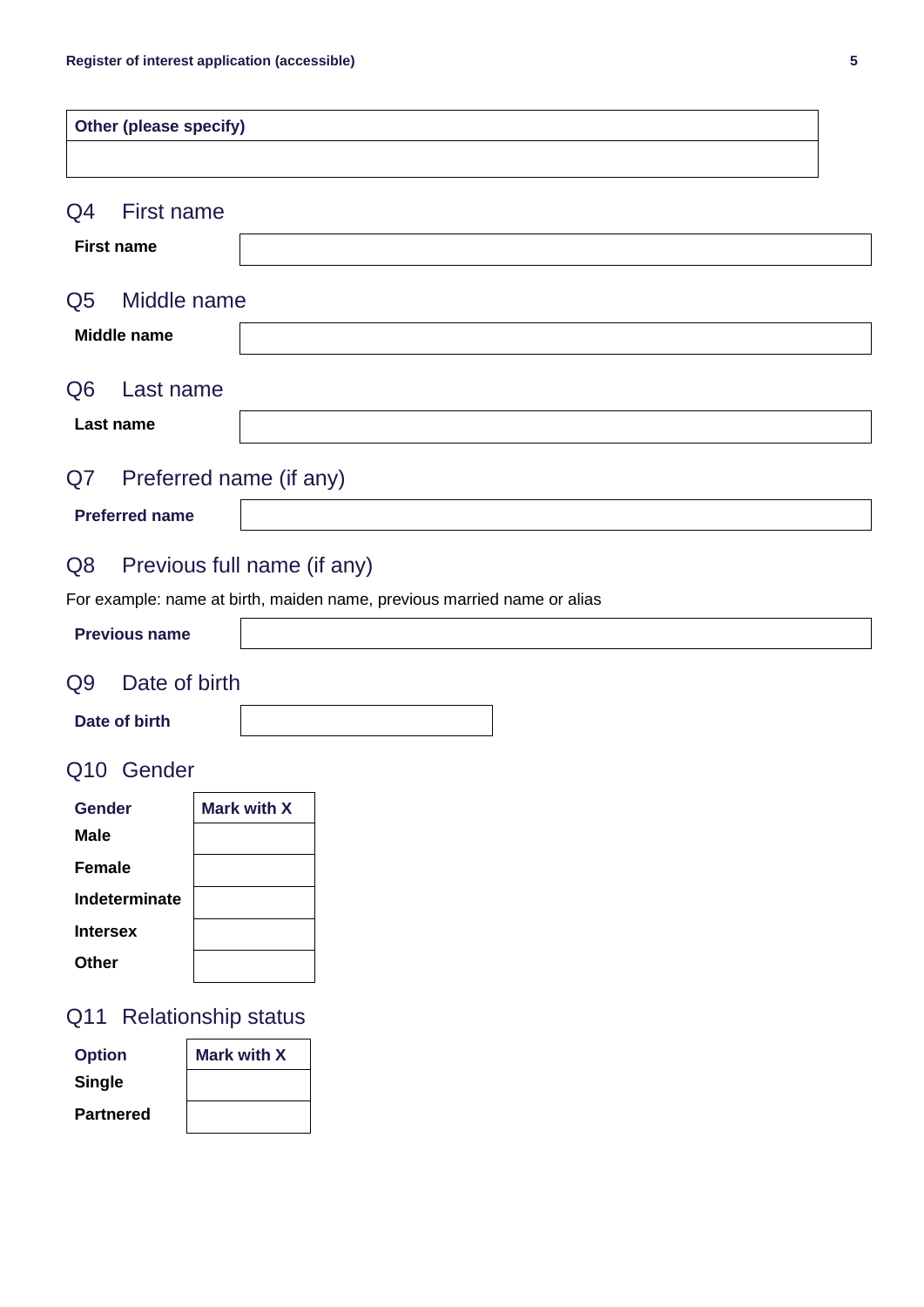### Q12 Aboriginal status or Torres Strait Islander status

| <b>Options</b>                | <b>Mark with X</b> |
|-------------------------------|--------------------|
| No                            |                    |
| Aboriginal                    |                    |
| <b>Torres Strait Islander</b> |                    |
| <b>Both</b>                   |                    |

### Q13 Australian Defence Force Veteran or immediate family member of a veteran

| <b>Option</b> | <b>Mark with X</b> |
|---------------|--------------------|
| Nο            |                    |
| Yes           |                    |

#### Q14 Country of birth

| <b>Option</b> | <b>Mark with X</b> |
|---------------|--------------------|
| Australia     |                    |
| Other         |                    |

| <b>Other (please specify)</b> |  |  |
|-------------------------------|--|--|
|                               |  |  |

## **Postal address**

All letters about your application will be sent to your postal address. Over the page you can nominate to be contacted by email instead, but we still need a postal address.

#### Q15 Street name and number

| Street name and number |  |
|------------------------|--|
|------------------------|--|

#### Q16 Suburb or town and postcode

**Suburb or town**

**Postcode**

# **Residential address**

#### Q17 Residential address

| <b>Option</b>                              | <b>Mark with X</b> |
|--------------------------------------------|--------------------|
| Same as postal address – continue to $Q20$ |                    |
| I don't have a fixed address               |                    |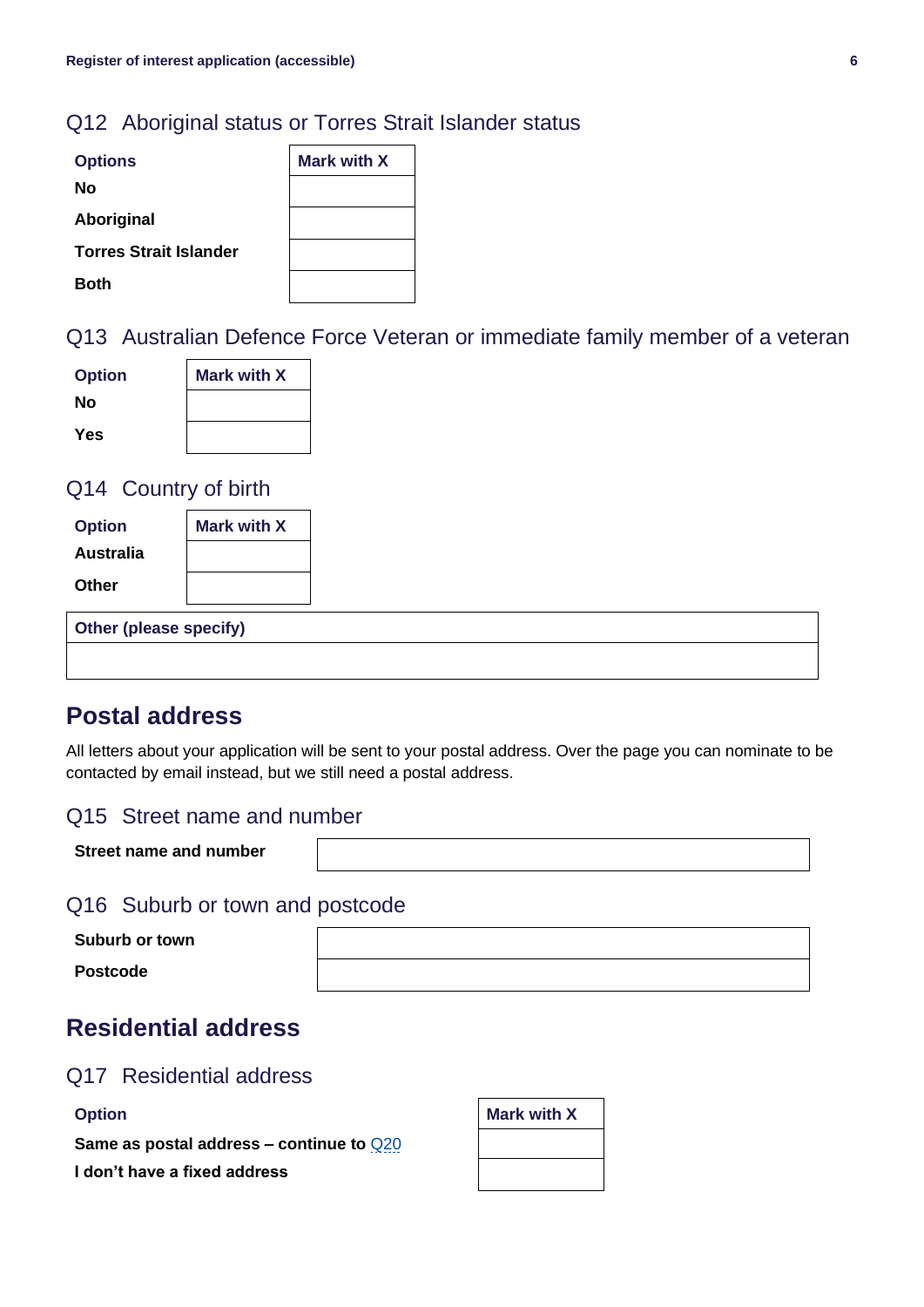### Q18 Street name and number

| Street name and number              |  |
|-------------------------------------|--|
| 040. Output on theme and months de- |  |

#### Q19 Suburb or town and postcode

| <b>Suburb or town</b> |  |
|-----------------------|--|
| <b>Postcode</b>       |  |

# **Contact details**

#### <span id="page-6-0"></span>Q20 Telephone

| <b>Telephone</b>  |  |
|-------------------|--|
| Q21 Email address |  |
| <b>Email</b>      |  |

# Q22 I prefer to be contacted by

| <b>Option</b> | <b>Mark with X</b> |
|---------------|--------------------|
| Email         |                    |
| <b>Post</b>   |                    |

# Q23 Preferred language

| Language                        | <b>Mark with X</b> |  |  |
|---------------------------------|--------------------|--|--|
| <b>English</b>                  |                    |  |  |
| Other                           |                    |  |  |
| Other language (please specify) |                    |  |  |
|                                 |                    |  |  |

# **Residency details**

### Q24 Australian residency status

| <b>Status</b>                    | Mark with X |
|----------------------------------|-------------|
| Australian citizen               |             |
| <b>Temporary Protection Visa</b> |             |
| Sponsored migrant                |             |
| Permanent resident               |             |
| <b>Protection Visa</b>           |             |
| New Zealand resident             |             |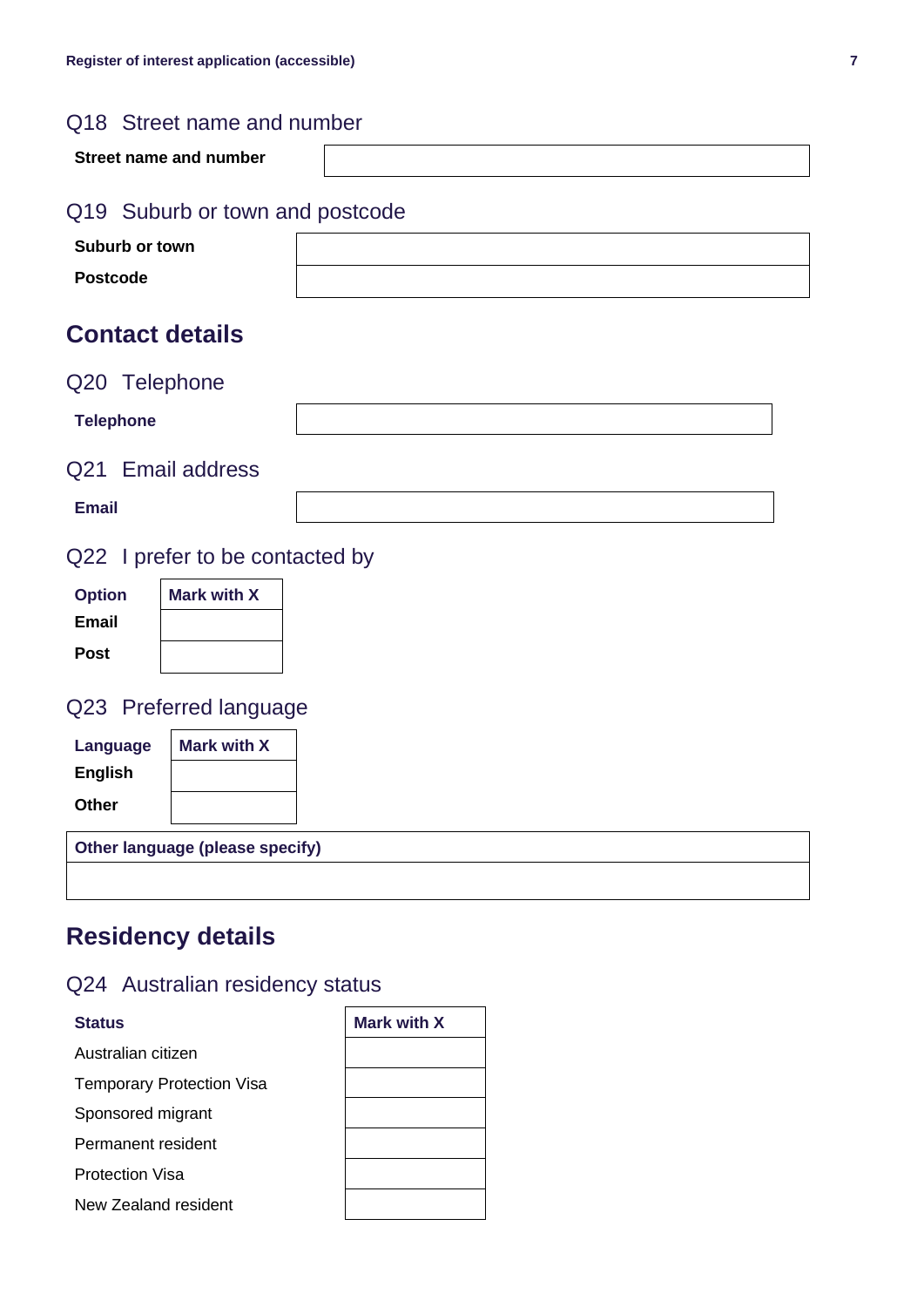**Status Mark with X** 

Resolution of Status Visa

#### **Visa Subclass**

(For Temporary Protection Visa, Protection Visa and Resolution of Status Visa)

#### Q25 Date of arrival in Australia

**Date of arrival in Australia**

#### Q26 Are you affected by Centrelink's two-year newly arrived residents waiting period?

The expiry date is two years from your arrival date to Australia.

| <b>Option</b>                   | <b>Mark with X</b> |  |
|---------------------------------|--------------------|--|
| No                              |                    |  |
| Yes                             |                    |  |
| Is yes, specify the expiry date |                    |  |
|                                 |                    |  |

#### **Document required – proof of residency**

You will need to provide proof of Australian Residency. This could be an Australian Citizenship Certificate, Immigration Visa, Passport or a letter from the Department of Home Affairs.

#### Q27 Are you or your partner expecting a child?

This may be through birth, adoption or permanent care. We need to know this to work out how many bedrooms are needed for your household.

| <b>Option</b>            | Mark with X |  |
|--------------------------|-------------|--|
| N٥                       |             |  |
| Yes                      |             |  |
| Due date or arrival date |             |  |
|                          |             |  |

#### **Document required – expecting a child**

**Provide a letter from a doctor confirming when the baby is due**, or from the person or organisation that is arranging the adoption or permanent care confirming when the child will be in your care.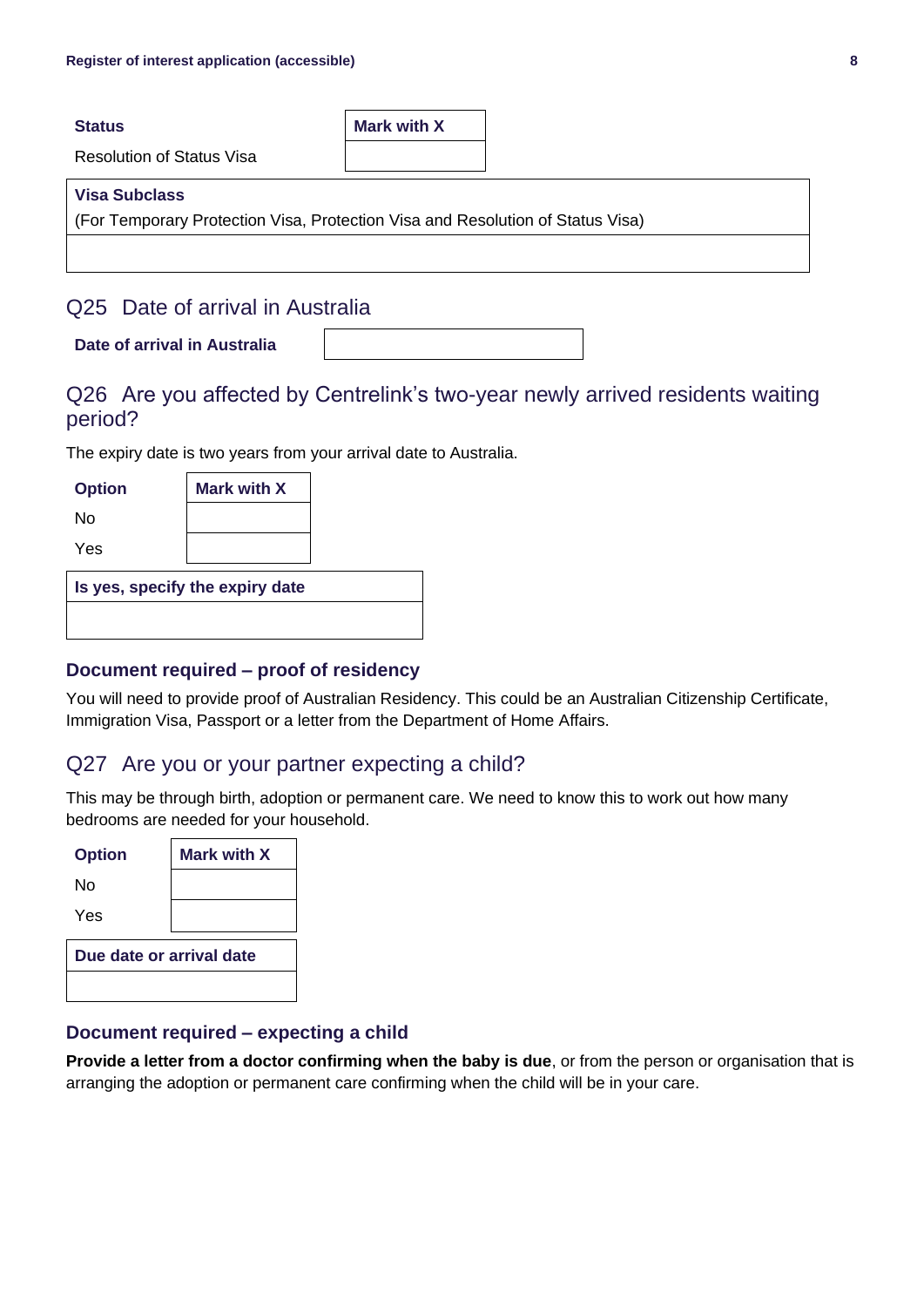# Section B: Privacy

#### Q28 Privacy

When you contact us, we will always confirm it's you. For security, you may want to add a password and security question.

#### Q29 Password

Providing a password will make it easier for us to confirm your identity when we speak to you over the telephone. It will also make it harder for someone else to access your application information.

**Password**

#### Q30 Security question and answer

Providing a security question will help prove your identity if you forget your password.

Choose something that only you know the answer to and you haven't posted online.

**Question**

**Answer**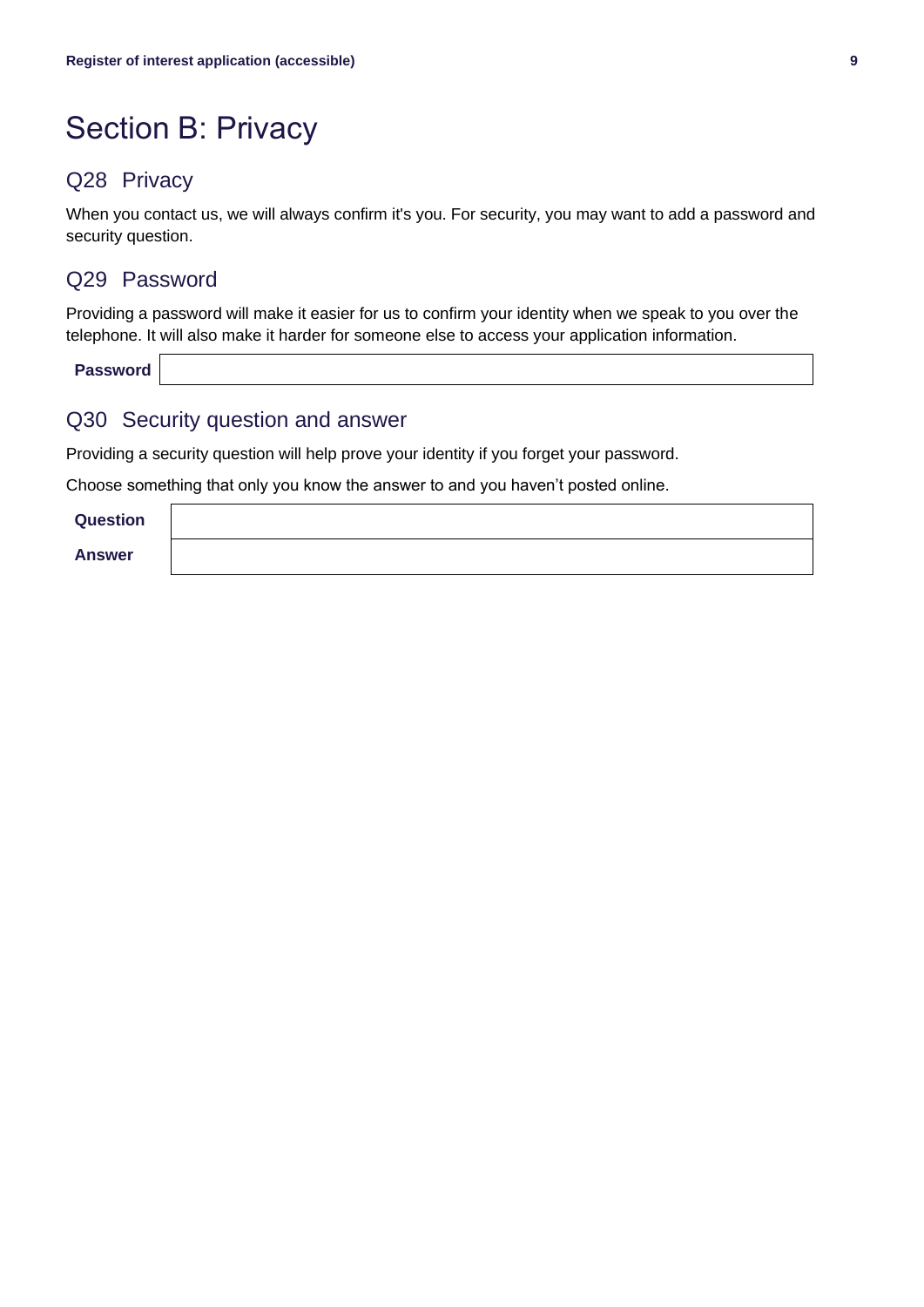# Section C: Centrelink Confirmation eServices

## **Important**

If you receive a Centrelink payment and agree to use Centrelink Confirmation eServices, **you will not need to tell us about your income or assets**.

It will **save you time** and you may get a **faster response** to your application.

#### Q31 Do you agree to use Centrelink Confirmation eServices?

**No**, **go to** [Section D](#page-10-0) **(Income and Assets)**

**Yes**, continue

Consent to use Centrelink Confirmation eServices

I authorise the Australian Government Department of Human Services (Centrelink) to provide the Victorian Department of Health and Human Services (the department) with the results of the enquiries I have indicated below in order to enable the department to determine if I qualify for social housing services.

I understand that the information provided by Centrelink to the department may contain the following:

- **income confirmation** personal information such as (but not limited to) current or historical details of Centrelink payments received, dependants, marital or partnered status, Centrelink deductions, income from sources other than Centrelink and assets
- **contact and address verification** my current address and contact details, and also my address history (up to two years), which the department may use to support a Priority Access application.

I authorise the department to use Centrelink Confirmation eServices to perform a Centrelink enquiry of my Centrelink income, asset and payment details.

I understand this consent, once signed, remains valid while I am a customer of the department, unless I revoke it by contacting the department or Centrelink.

I understand that if I withdraw my consent or do not alternatively provide proof of my circumstances or details, I may not be eligible for the service provided by the department.

### Q32 I consent to using the following:

| I consent to using                                                          | Mark with X |
|-----------------------------------------------------------------------------|-------------|
| Both income confirmation and contact and address verification (recommended) |             |
| Only income confirmation                                                    |             |
| Only contact and address verification                                       |             |

#### Q33 Full name

**Full name**

#### Q34 **Centrelink Reference Number (CRN) and date of birth**

**Centrelink Reference Number (CRN)**

**Date of birth**



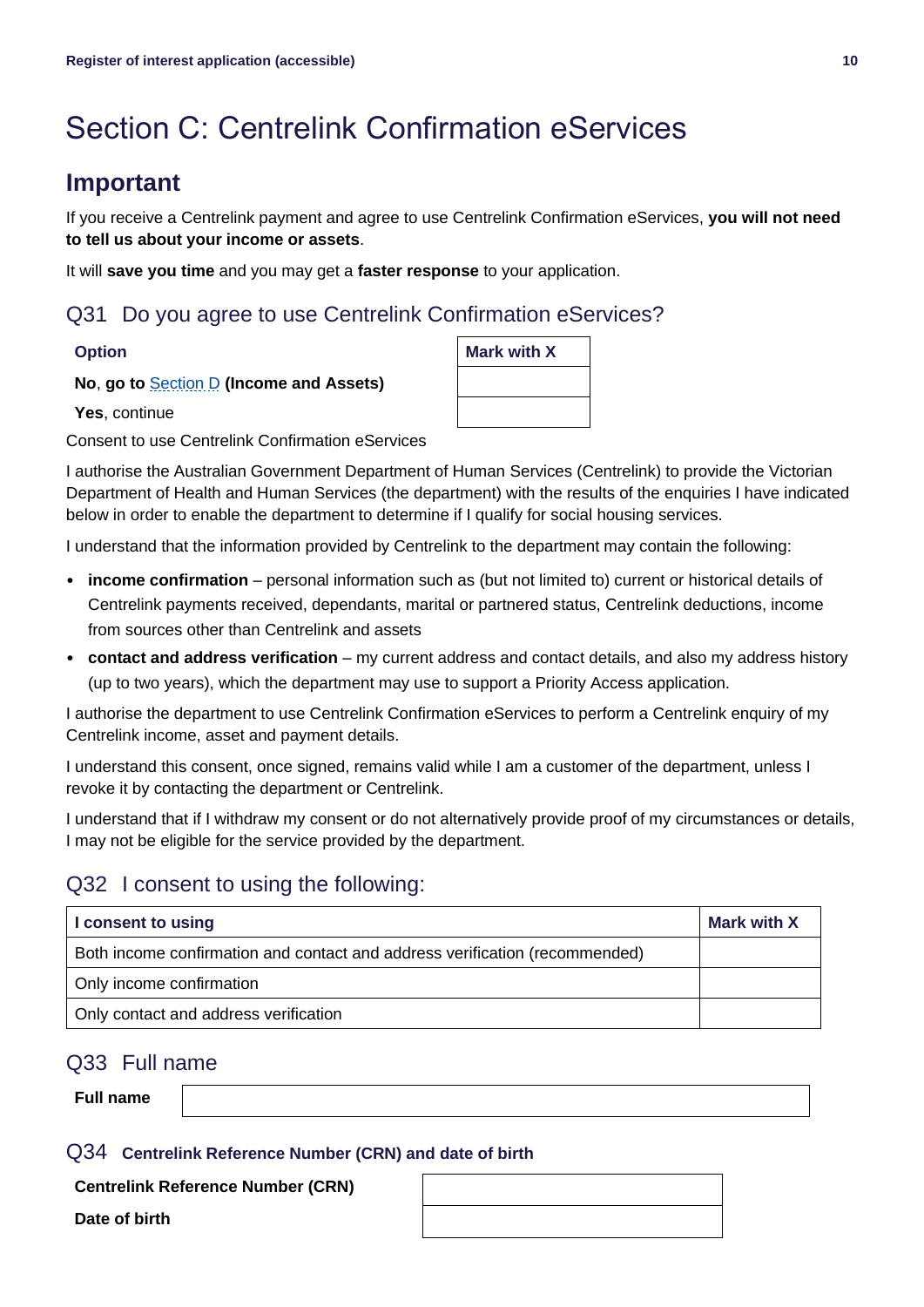# Q35 Signature and today's date

**Signature**

<span id="page-10-0"></span>**Today's date**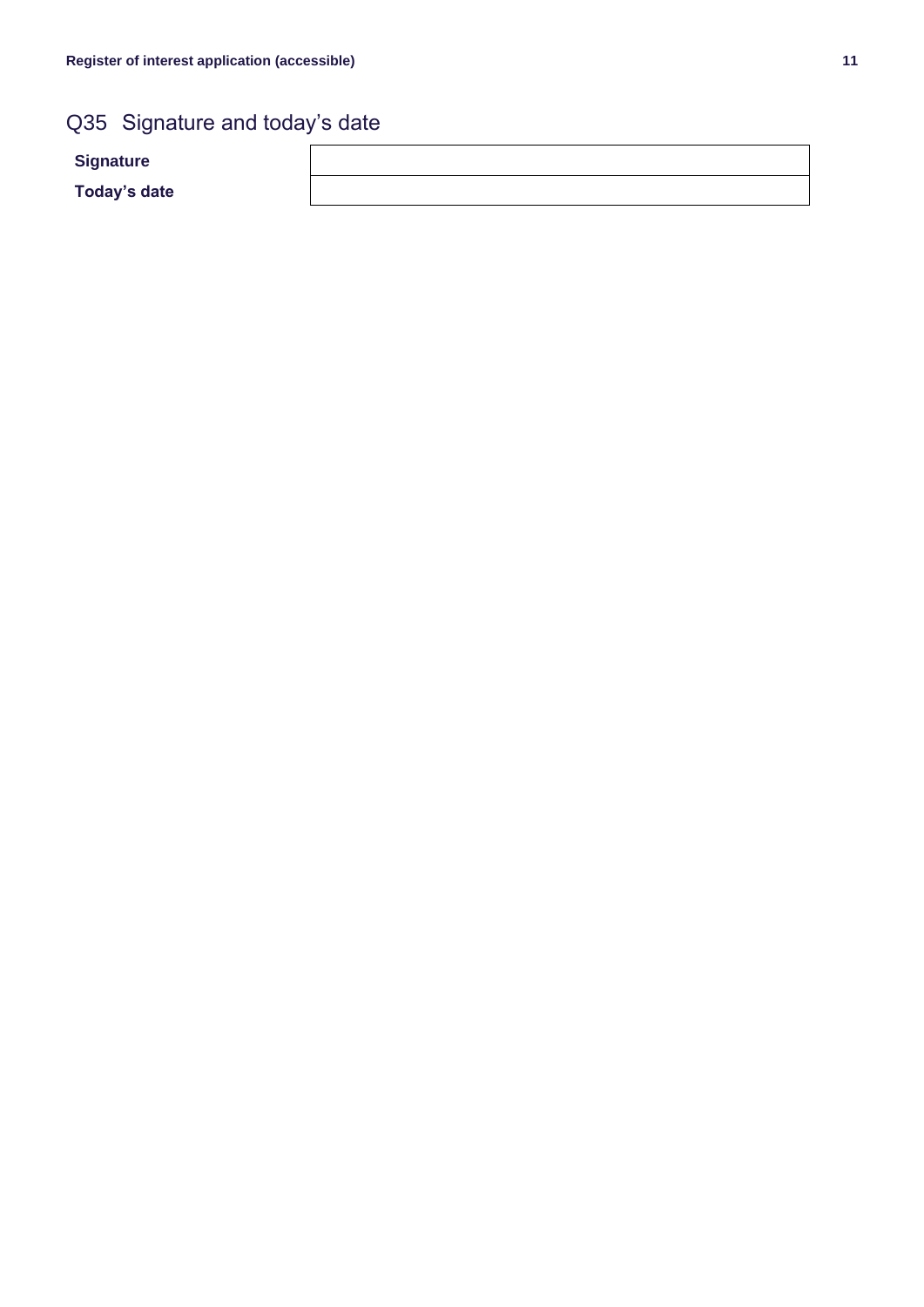# Section D: Income and assets

If you have **agreed to use Centrelink Confirmation eServices**, you do **not** need to fill out this section. Go to [Section E](#page-14-0) **(Housing options).**

# **Document required – proof of identity**

Provide **Proof of identity documents** with your application. See the **[document checklist](#page-2-0)** for more information.

#### Q36 Centrelink Reference Number (CRN)

**Centrelink Reference Number**

Q37 Department of Veterans' Affairs (DVA) number

**Department of Veterans' Affairs number**

**Income details**

This could include Centrelink payments, wages, self-employed income, Veterans' Affairs, compensation payments or any income administered by a guardian or administrator (e.g., State Trustees).

#### Q38 Income information

| Income type | Gross income (per week) (\$) |
|-------------|------------------------------|
|             |                              |
|             |                              |
|             |                              |

#### **Document required – proof of income**

Provide **Proof of income documents** for all income types listed above. Refer to the Document checklist for more information.

# **Real estate details**

Q39 Do you own or part-own any real estate or land?

| No, go to <u>Q48</u> |
|----------------------|
| Yes, continue        |

| <b>Option</b> | <b>Mark with X</b> |
|---------------|--------------------|
| No, go to Q48 |                    |
| Yes, continue |                    |

#### **Document required – real estate**

**Provide a letter** from an approved valuer or solicitor stating your **property's market value and your equity** in it. If you part-own the property, we need information that details your share. If the property is held in trust, we need a letter from the executor of the estate.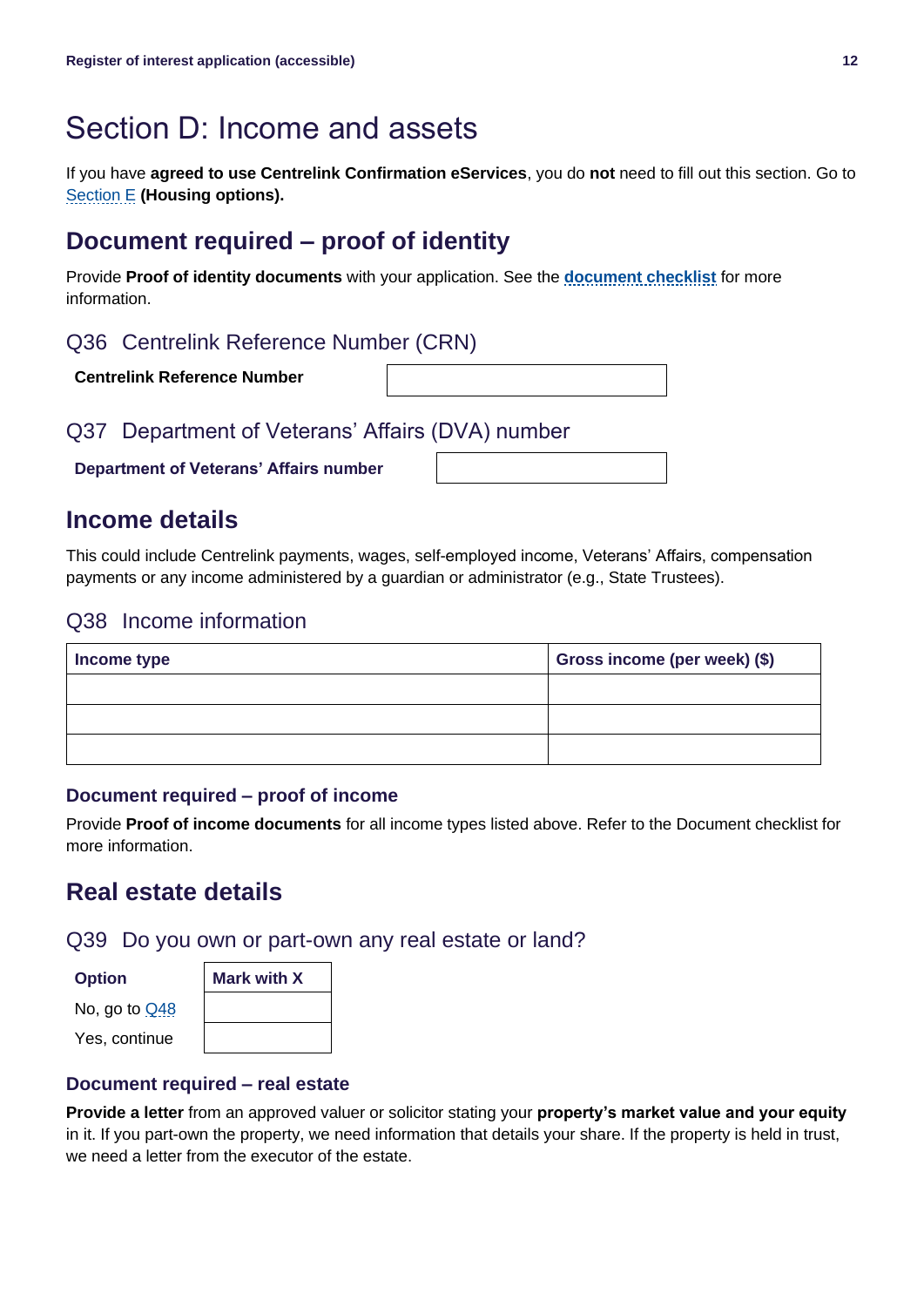#### Q40 Real estate or land value

| Real estate or land value |  |
|---------------------------|--|
|---------------------------|--|

#### Q41 Street name and number

**Street name and number**

#### Q42 Suburb or town and postcode

| Suburb or town  |  |
|-----------------|--|
| <b>Postcode</b> |  |

### Q43 Are you able to live in the property permanently?

| <b>Option</b> | <b>Mark with X</b> |
|---------------|--------------------|
| Nο            |                    |
| Yes           |                    |

#### **Document required – unable to live in the property permanently**

If you are unable to live in the property permanently, **provide documents that explain why**.

#### Q44 Can this real estate or land be sold?

| <b>Option</b> | <b>Mark with X</b> |
|---------------|--------------------|
| Nο            |                    |
| Yes           |                    |

#### Q45 Is the property for sale?

| <b>Option</b> | <b>Mark with X</b> |
|---------------|--------------------|
| Nο            |                    |
| Yes           |                    |

#### **Document required – property for sale**

If the property is for sale, **provide a document from the real estate agent** confirming this.

#### Q46 If you answered No to any of these questions, tell us why:

| If you answered no to any of these questions, tell us why: |  |  |
|------------------------------------------------------------|--|--|
|                                                            |  |  |
|                                                            |  |  |
|                                                            |  |  |
|                                                            |  |  |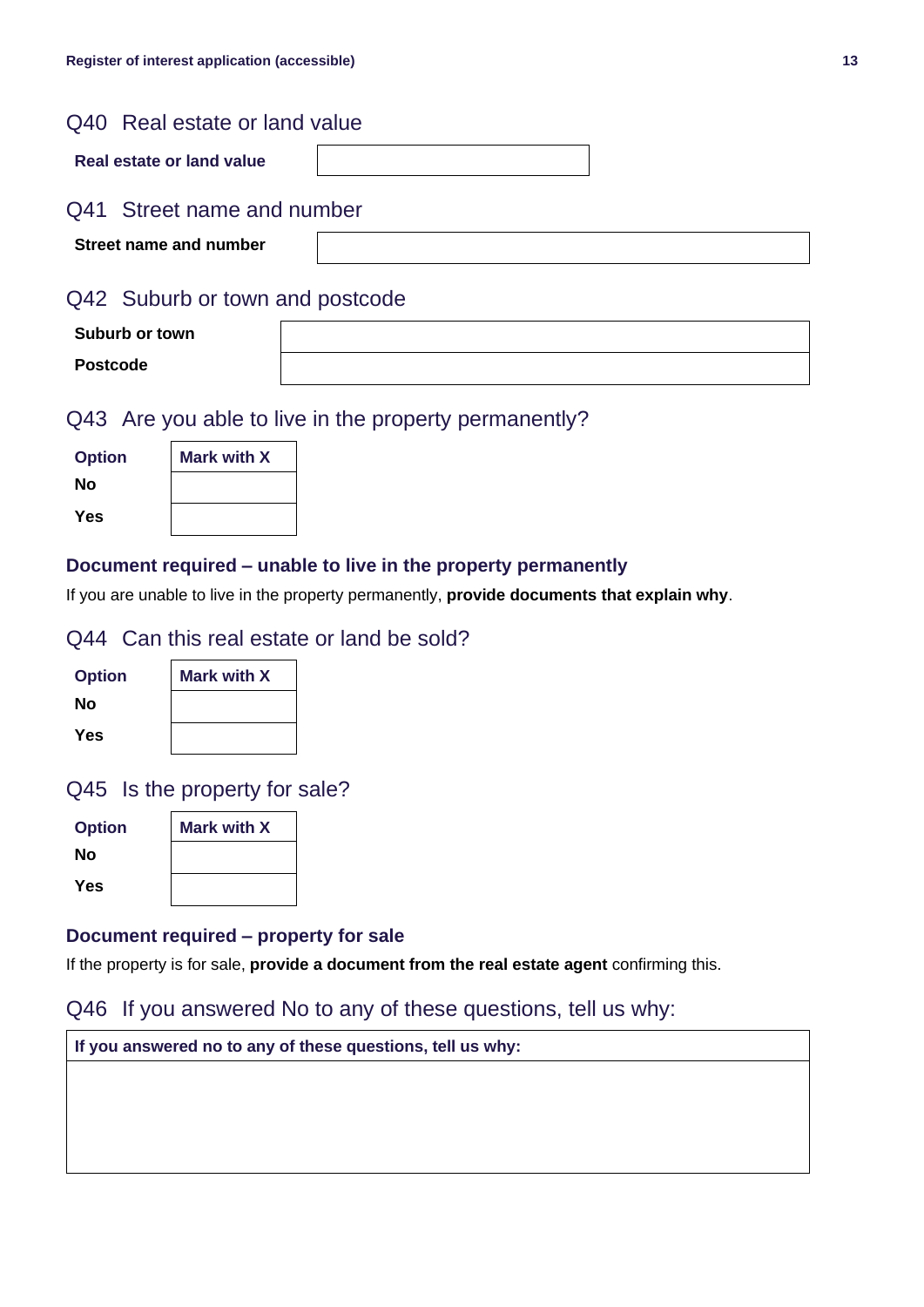### Q47 Is the property subject to a dispute or an application for settlement in the Family Court?

| <b>Option</b><br>No | <b>Mark with X</b> |
|---------------------|--------------------|
| Yes                 |                    |
| Yes - Reason        |                    |
|                     |                    |
|                     |                    |

#### **Document required – Family Court action**

If there is a dispute or application for settlement, **provide a document from your solicitor including details of ownership**.

# **Asset details**

An asset is something you own that can be turned into money – like shares, businesses, mobile homes and any cash you have in the bank. In addition to your assets, if you are expecting to receive a payout from an organisation like WorkSafe or the Transport Accident Commission (TAC), please list it here.

#### <span id="page-13-0"></span>Q48 Asset information

| <b>Asset type</b> | Value (\$) | Can the asset be cashed in or sold?<br>(State yes or no) |
|-------------------|------------|----------------------------------------------------------|
|                   |            |                                                          |
|                   |            |                                                          |
|                   |            |                                                          |
|                   |            |                                                          |
|                   |            |                                                          |

#### **Document required – proof of assets**

Provide **proof of asset documents** for each asset listed. See the **[document checklist](#page-2-0)** for more information.

# **Adding other adult members**

If you have additional adult household members you would like to add to your application, you can use the Additional adult household member form available from **HousingVic's Apply for social housing page** <https://housing.vic.gov.au/apply-social-housing> or contact your local office.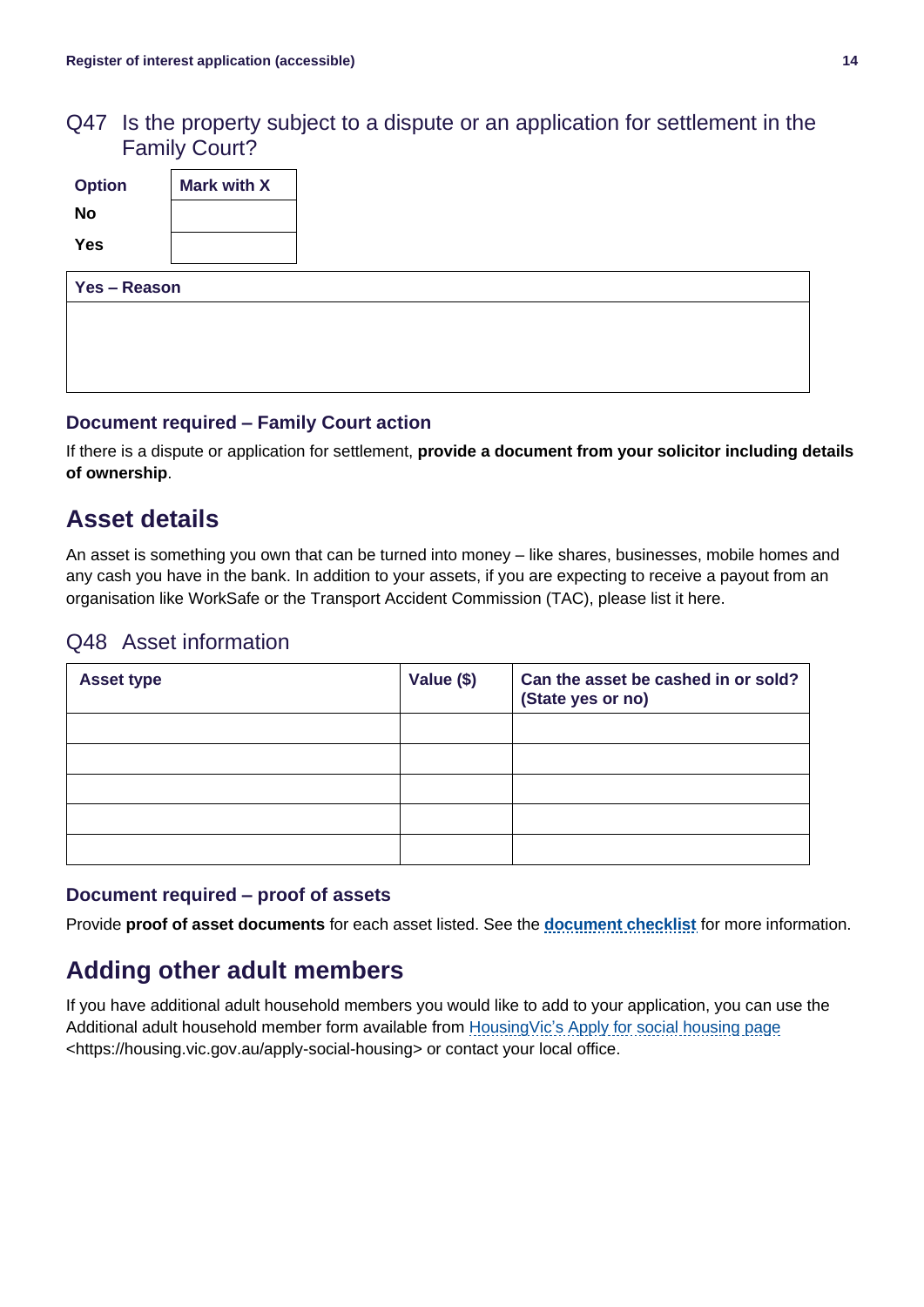# <span id="page-14-0"></span>Section E: Housing options

# **Housing options**

### Q49 What type of social housing are you applying for?

#### **Type of housing**

Community and public housing

Public housing only

Community housing only

Community and public housing offer long-term rental accommodation for people on low incomes.

**Public housing** is managed by the state government. It is for people most in need, especially those who have recently experienced homelessness or have other special needs.

**Community housing** is managed by not-for-profit organisations. Some specialise in helping people with a disability, women, singles or older people.

#### Q50 Are you interested in any of the following types of community housing?

For more information about these types of housing, see the **Victorian Housing Register guide**, available from [HousingVic's Apply for social housing page](https://housing.vic.gov.au/apply-social-housing) <http://housing.vic.gov.au/apply-social-housing> or by contacting one of our [offices](https://www.housing.vic.gov.au/contact-a-housing-office) <https://www.housing.vic.gov.au/contact-a-housing-office>.

#### **Type of housing**

Community-managed

Rental co-operative

Aboriginal housing

**Community-managed rooming houses** offer rooms with shared facilities (for example a shared kitchen and/or bathroom) or rooms with self-contained facilities (kitchen and bathroom). In addition, the rooming house may also have other shared spaces such as a communal living room.

**Rental co-operatives** empower their residents by getting them actively involved in the management of their housing cooperative. Tenants must be willing and able to participate in the running of the cooperative.

Applications specific to **Aboriginal housing** will be assessed by Victorian Housing Register eligibility criteria in addition to the following:

- Confirmation of Aboriginality for at least one permanent household member
- Outstanding charges to AHV incurred during current or previous tenancies
- Applicants and other household members who have outstanding charges may be approved to the waiting list. However all outstanding charges must be paid before AHV will enter into a Residential Tenancy Agreement with the applicant.
- During the previous 12 months the applicant(s) and/or household member(s) were not evicted as a tenant of an AHV property for non-arrears tenancy breaches.

| <u> IIICes</u> <iiicps. c<="" th="" www.flousing.vic.gov.au=""><th></th></iiicps.> |                    |
|------------------------------------------------------------------------------------|--------------------|
|                                                                                    | <b>Mark with X</b> |
| I rooming house                                                                    |                    |
|                                                                                    |                    |
|                                                                                    |                    |
|                                                                                    |                    |

| <b>Mark with X</b> |  |
|--------------------|--|
|                    |  |
|                    |  |
|                    |  |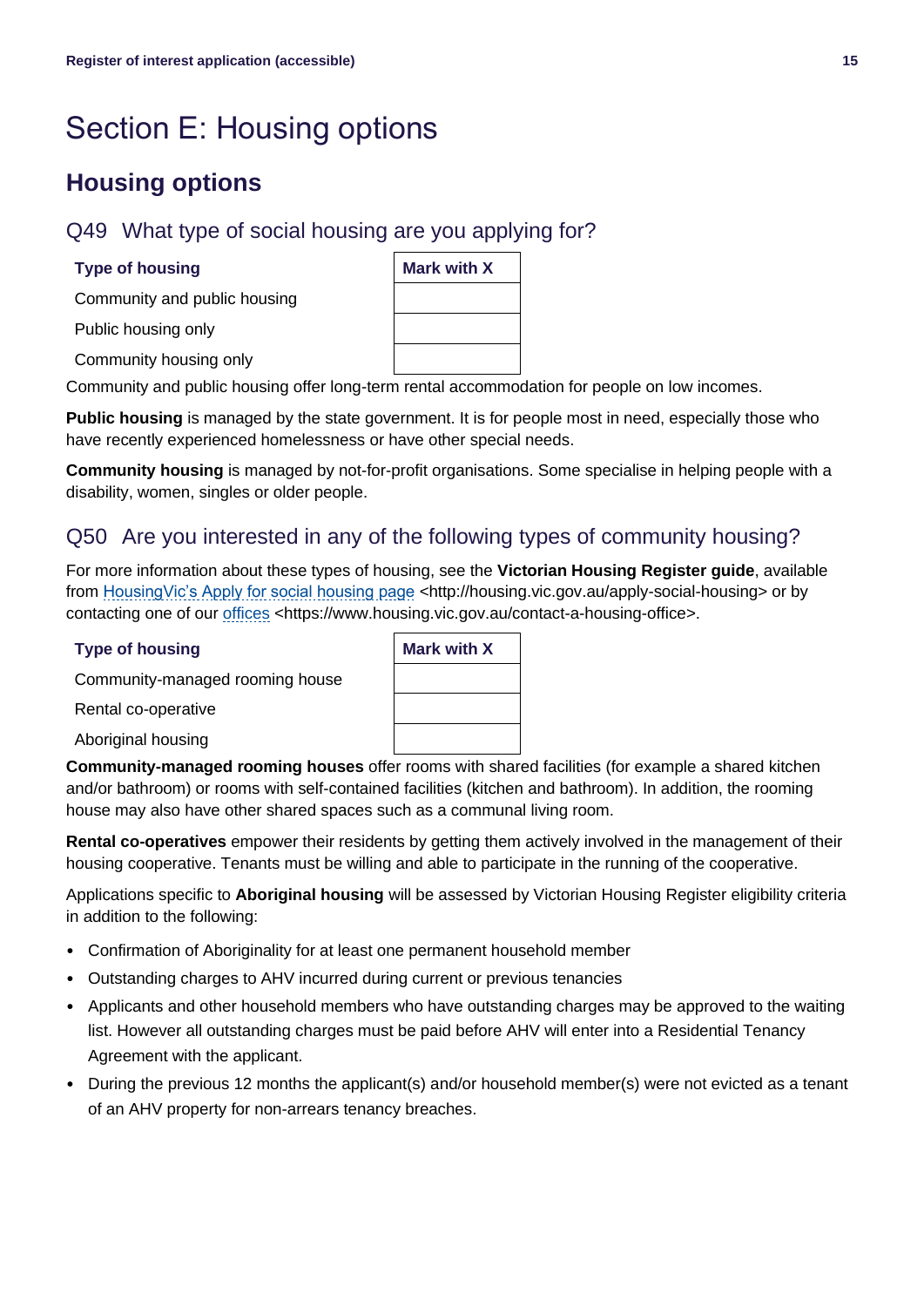# Section F: Location

# **Preferred location**

#### Q51 Suburb or town

You can choose up to five waiting list areas to live in. We may offer you a property in any suburb from these areas.

| Suburb or town |
|----------------|
| . .            |
| 2.             |
| З.             |
| 4.             |
| -5.            |

You could be offered housing in **any one of your preferred locations or their surrounding areas**.

Waiting list areas where you could be offered housing generally include more than one suburb or town. The full list of areas is available in the **Victorian Housing Register guide** or from the [HousingVic Apply for social](https://housing.vic.gov.au/apply-social-housing)  [housing](https://housing.vic.gov.au/apply-social-housing) <https://housing.vic.gov.au/apply-social-housing> or by contacting one of our [offices](https://www.housing.vic.gov.au/contact-a-housing-office) <https://www.housing.vic.gov.au/contact-a-housing-office>.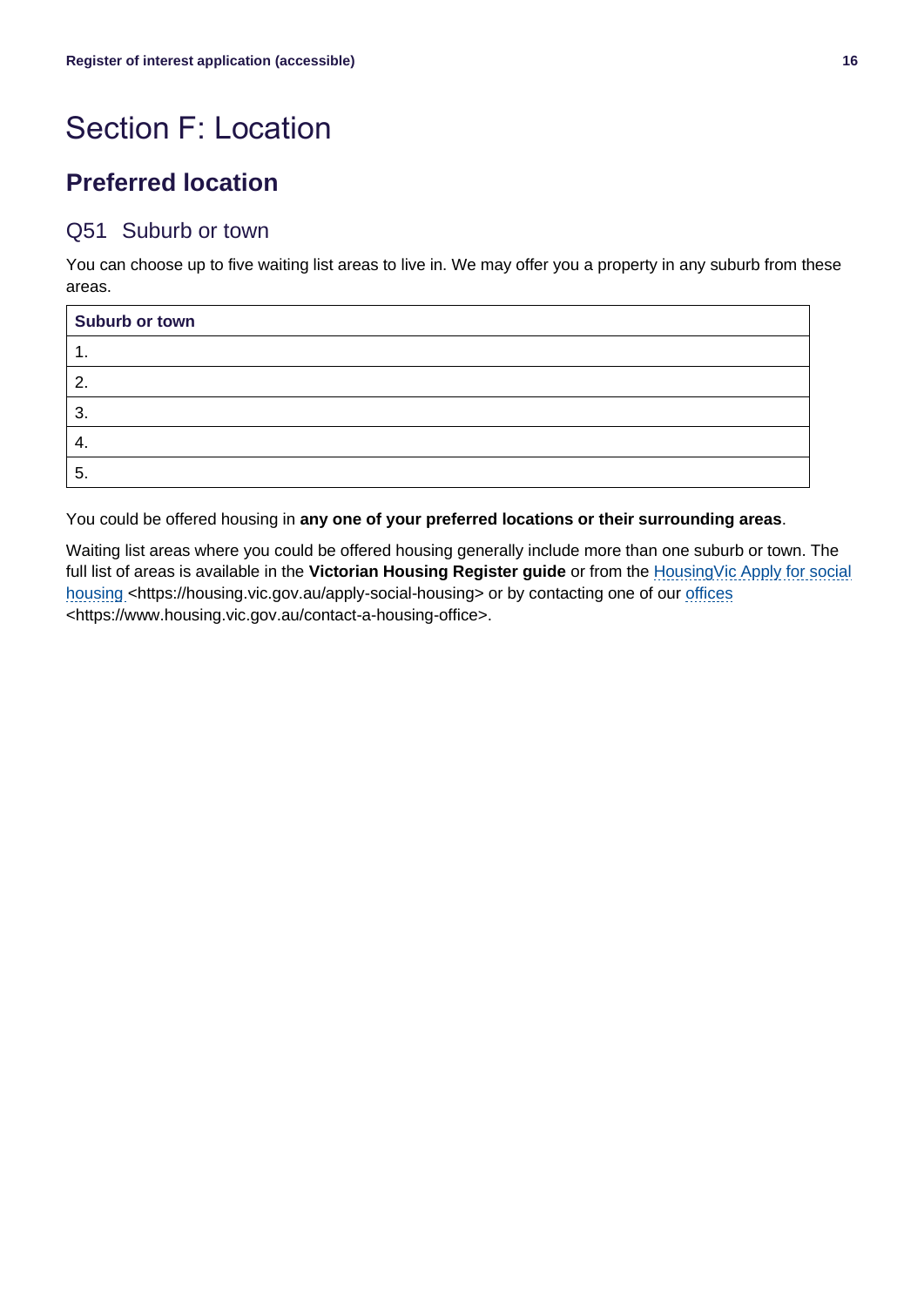# Section G: Additional household members

If you have additional adult household members you would like to add to your application, you can use the Additional adult household member form available from [HousingVic's Apply for social housing page](https://housing.vic.gov.au/apply-social-housing) <https://housing.vic.gov.au/apply-social-housing> or contact your local office.

### Q52 Dependent child/ren details

Please provide details of all dependent children you want to add to your Victorian Housing Register application.

| <b>Name</b> | Date of birth | <b>Gender</b> | <b>ATSI status</b> | <b>Australian</b><br><b>Residency</b><br><b>status</b> | <b>Primary carer</b> |
|-------------|---------------|---------------|--------------------|--------------------------------------------------------|----------------------|
|             |               |               |                    |                                                        |                      |
|             |               |               |                    |                                                        |                      |
|             |               |               |                    |                                                        |                      |
|             |               |               |                    |                                                        |                      |
|             |               |               |                    |                                                        |                      |
|             |               |               |                    |                                                        |                      |

**ATSI status:** Aboriginal, Torres Strait Islander, Both, Neither.

**Australian residency status**: Australian citizen, Temporary Protection Visa, Sponsored migrant, Permanent resident, Protection Visa, New Zealand resident, Resolution of Status Visa.

#### **Document required – dependent children**

You will need to give us a copy of a Medicare card, Health Care Card, or a birth certificate or extract to confirm the names of the children.

You will also need to provide Residency status documents for each household member not born in Australia. This could be an Australian Citizenship Certificate, immigration visa, passport or a letter from the Department of Immigration and Border Protection.

If you are requesting additional rooms for child access arrangements, we will also need documentation from a solicitor or the Family Law Court, or a statutory declaration from the primary caregiver to confirm the custody arrangements.

# **Priority access information**

In the next sections we will ask about your current housing needs and circumstances. This information will help us to assess whether your circumstances meet one of the priority access categories. Priority access to housing is given to people who can demonstrate an urgent housing need. The questions are directed at you; however, they can apply to anyone who will be living with you.

You may also be required to complete a Special Accommodation Requirements form together with your medical or other relevant professional. The form can be found under the Special housing needs section of the HousingVic's [Apply for social housing page](https://housing.vic.gov.au/apply-social-housing) <https://housing.vic.gov.au/apply-social-housing> or by contacting one of our [offices](https://www.housing.vic.gov.au/contact-a-housing-office) <https://www.housing.vic.gov.au/contact-a-housing-office>.

<span id="page-16-0"></span>If your circumstances do not meet one of these priority access categories, you will be approved for the Register of Interest as long as you meet the eligibility requirements.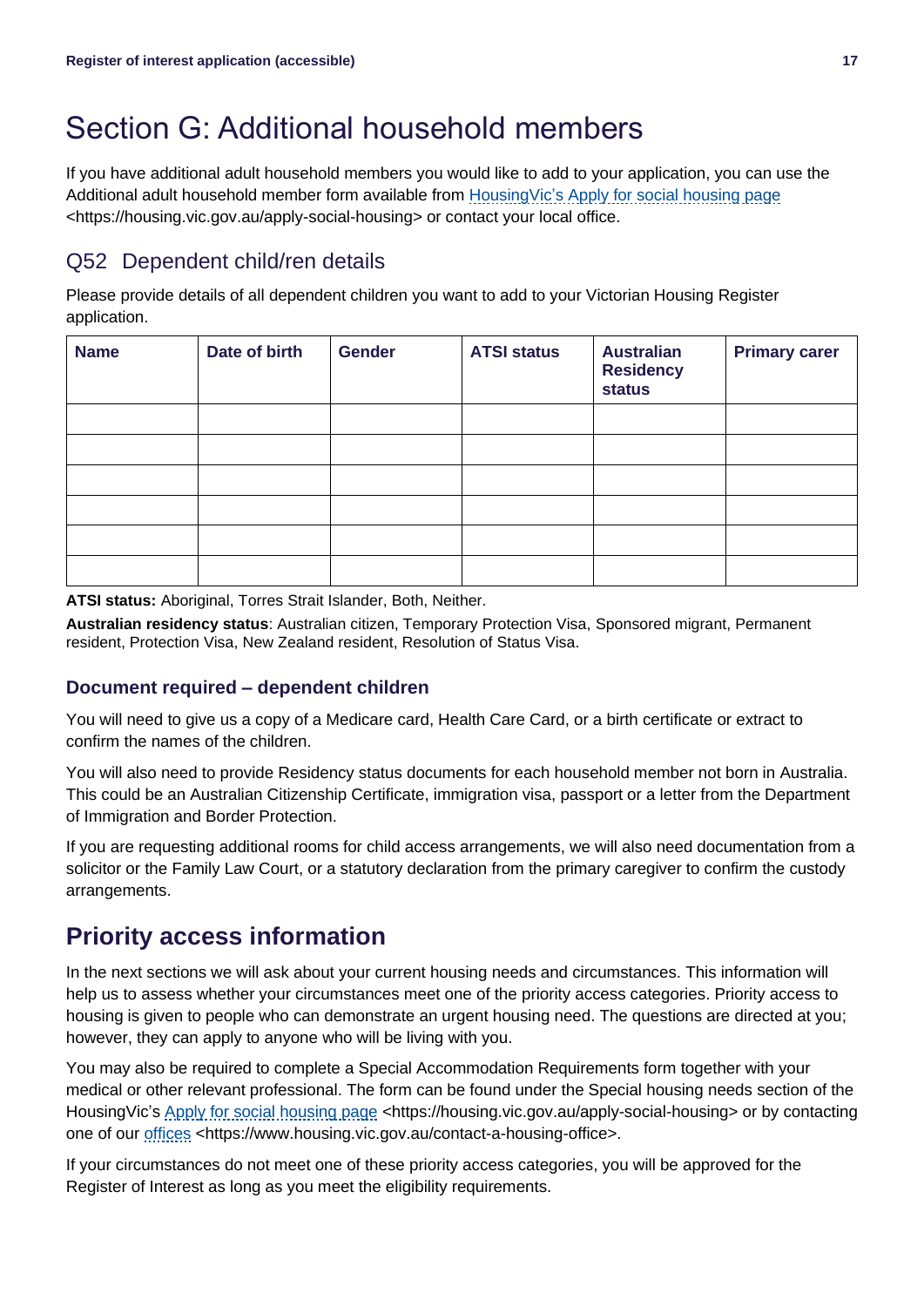# Section H: Urgency of your housing needs

# **Your safety**

Q53 Are you experiencing or at risk of family violence where you are living now, or have you left where you were living before to escape family violence?

| <b>Option</b> | <b>Mark with X</b> |
|---------------|--------------------|
| Yes           |                    |
| No            |                    |

#### **Document required – your safety**

#### If yes, **you will be contacted to arrange for a housing worker to sight one of the following documents**:

If you have started legal proceedings:

- an intervention order or an interim intervention order, or an application for one of these
- a Family Court restraining order
- a letter from a solicitor confirming that criminal proceedings have commenced against the alleged perpetrator of the violence.

If you have not started legal proceedings, a letter from a medical practitioner or community support worker confirming you are unsafe in your housing because of family violence.

#### Q54 Are you being threatened with physical violence by someone who does not live with you or were you forced to leave your home due to a serious threat of violence?

| m<br>ro<br>г |
|--------------|
|--------------|

| <b>Option</b>                                 | <b>Mark with X</b> |
|-----------------------------------------------|--------------------|
| <b>No</b> , go to Housing Modifications (Q57) |                    |
| Yes, continue                                 |                    |

#### **Document required – physical violence**

#### If yes, **you will be contacted to arrange for a housing worker to sight one of the following documents**:

If you have started legal proceedings:

• an intervention order or an interim intervention order, or an application for one of these

OR

Alternatively you can provide a verbal or written report from a member of a federal, state or territory police service that includes:

- details of police involvement in the situation
- confirmation that you or someone you live with is under serious threat of physical violence.

If you are unable to get the police involved, we will need a report from a community support worker. The report should address:

- why you or someone you live with is threatened with physical violence
- reasons why the police cannot resolve the problem.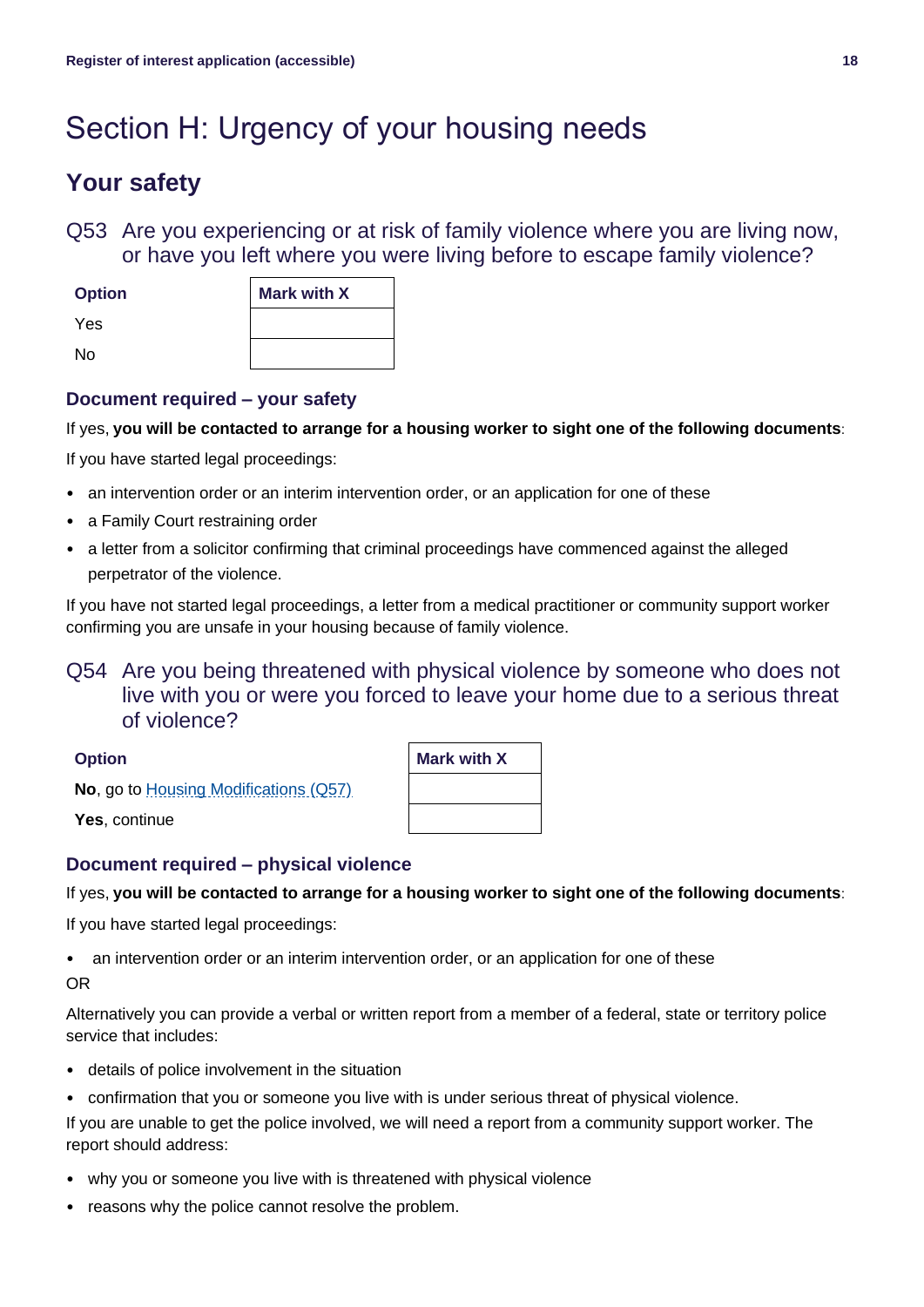#### Q55 Where are you currently living?

| Where are you currently living?                                                                                               | <b>Mark with X</b> |
|-------------------------------------------------------------------------------------------------------------------------------|--------------------|
| In the property where I am threatened with physical violence                                                                  |                    |
| I have moved to temporary accommodation (for example emergency or transitional<br>housing or staying with family and friends) |                    |
| <b>Neither</b>                                                                                                                |                    |

### Q56 Are there any specific suburbs that you cannot reside in due to an ongoing threat of family violence or physical harm?

#### **Please list**

#### **Document required – specific locations**

A letter or report from a support worker, the police or your solicitor detailing the specific location(s) you cannot reside in.

# <span id="page-18-0"></span>**Housing modifications**

**If you require modifications,** your occupational therapist (or related professional) will need to complete an **Application for Special Accommodation Requirements***.*

Your occupational therapist will need to provide a report detailing what modifications you require and whether those modifications are already installed or can be installed where you live now. They will also need to describe the impact that your current housing is having on your health and wellbeing, and to confirm whether it is essential that you be moved to other accommodation.

#### Medical needs

#### Q57 Do any of these circumstances apply to you?

| <b>Circumstance</b>                                                                                                                                                                                                                                                                     | Mark with X |
|-----------------------------------------------------------------------------------------------------------------------------------------------------------------------------------------------------------------------------------------------------------------------------------------|-------------|
| I need housing without stairs because of limited mobility, and I live in housing with<br>stairs now                                                                                                                                                                                     |             |
| I have a medical condition and I need to access specialist medical or care services I<br>can't get to from where I live now by private or public transport                                                                                                                              |             |
| Someone I live with needs to attend a specialist education facility and they can't get<br>to it from where we live (for example, you live outside of the zone for a special<br>school that your child can attend, and the only way your child can attend is to move<br>to another area) |             |
| I need a full time live-in carer but I can't have one because my housing is too small<br>or in the wrong area                                                                                                                                                                           |             |
| My housing has a harmful effect on my health or medical condition (for example, an<br>aspect of your housing can't be managed or changed and it is having a harmful<br>effect on your health or medical condition)                                                                      |             |
| No, go to <b>Inappropriate housing (Q59)</b>                                                                                                                                                                                                                                            |             |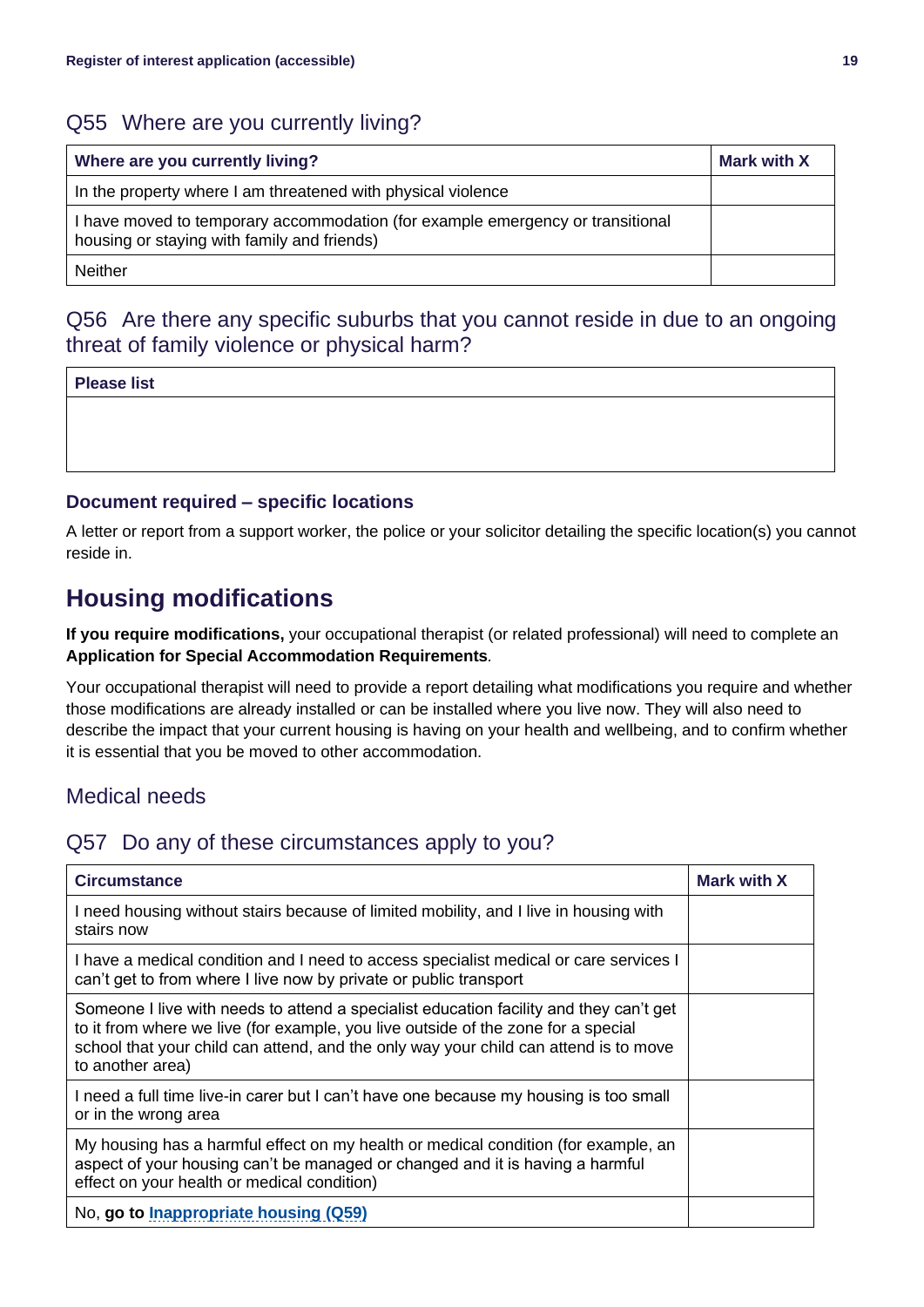Q58 If any of these circumstances apply to you, explain why your current housing is unsuitable.

#### **Your explanation**

#### **Document required – unsuitable housing**

Ask your medical professional, or other relevant professional to complete an **Application for special accommodation requirements** to tell us what type of housing you need and where you need to live.

They also need to describe the impact your current housing is having on the wellbeing or medical needs of yourself or your household member/s.

# <span id="page-19-0"></span>**Inappropriate housing**

**To decide if you need at least two or more bedrooms,** we consider the following:

- two children of the same gender, under 18 years of age, share one room
- two siblings of the same gender, regardless of age, share one room
- two children of any gender, both under six years of age, share one room.

## Q59 Do any of these circumstances apply to you?

| <b>Circumstance</b>                                                                                                                                         | Mark with X |
|-------------------------------------------------------------------------------------------------------------------------------------------------------------|-------------|
| I have children in my care and live in a private rooming house, hotel room or<br>caravan without access to our own cooking or bathroom facilities           |             |
| My current housing forces parents or other adults to share bedrooms with children                                                                           |             |
| My current housing forces children of different genders to share a bedroom (where<br>at least one child is six years or older)                              |             |
| I need housing with at least two more bedrooms than where I am living now                                                                                   |             |
| am living in social housing and it is having a negative impact on my wellbeing or<br>the wellbeing of other renters                                         |             |
| am living in privately managed shared housing or privately managed rooming<br>house that is having a long term detrimental effect to my health or wellbeing |             |
| No, go to Family reunification (Q65)                                                                                                                        |             |

## Q60 Does your household intend to live together on an ongoing basis?

| <b>Option</b> | <b>Mark with X</b> |
|---------------|--------------------|
| Yes           |                    |
| No            |                    |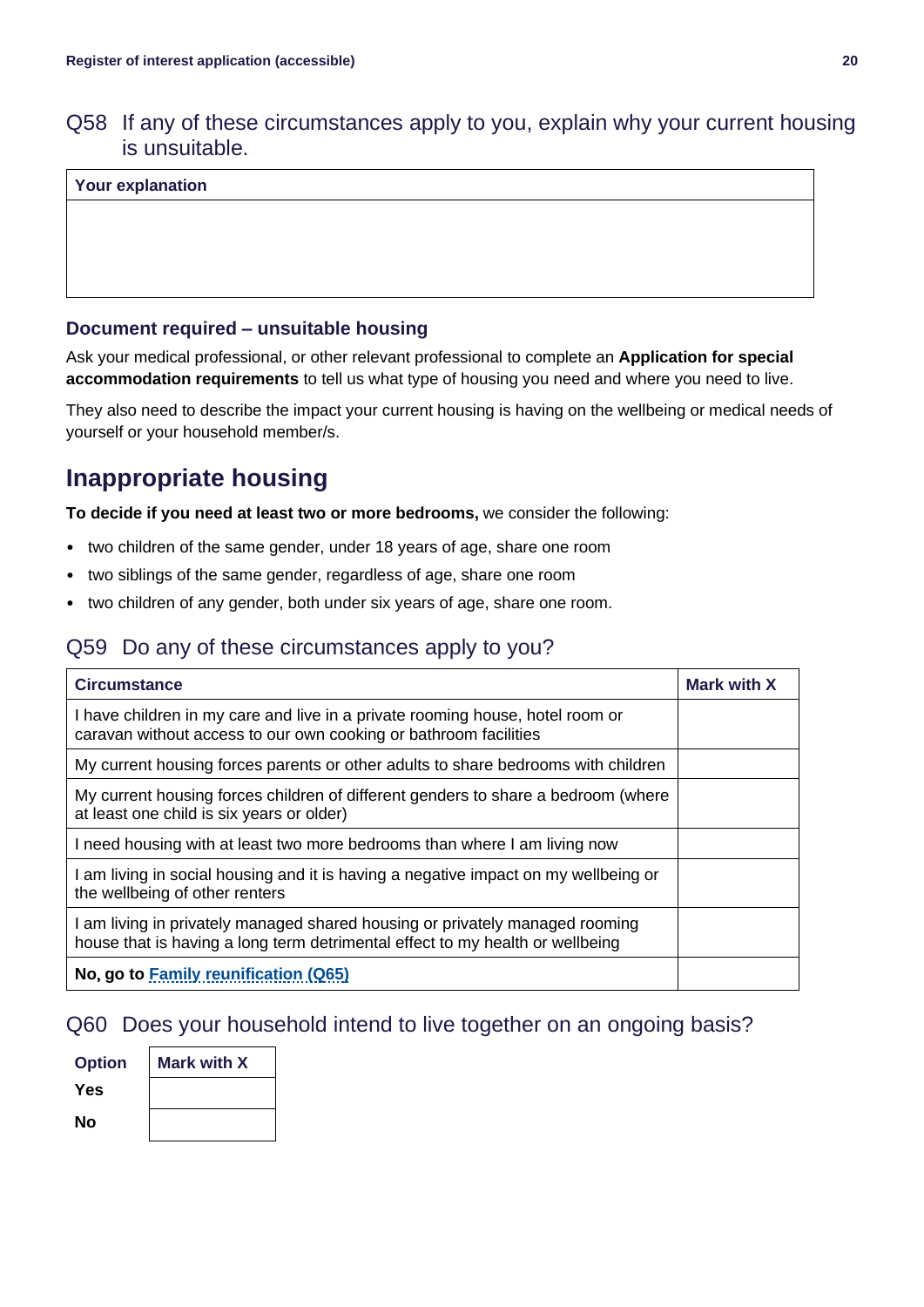### Q61 Has your current household lived together for at least the past six months?

| <b>Option</b> | Mark with X |
|---------------|-------------|
| Yes           |             |
| No            |             |

#### Q62 Is your current accommodation overcrowded?

Is your current accommodation overcrowded due to an increase in dependents, or because your household has taken in an extra person who either needs ongoing care or provides ongoing care to another household member?

| <b>Option</b> | Mark with X |
|---------------|-------------|
| Yes           |             |
| No            |             |

Q63 Are all members of your household living with you now?

| <b>Option</b> | Mark with X |
|---------------|-------------|
| Yes           |             |
| No            |             |

#### Q64 If not, specify their names and the reason why.

| <b>Names</b> | <b>Reason</b> |
|--------------|---------------|
|              |               |
|              |               |
|              |               |
|              |               |
|              |               |
|              |               |

#### **Document required – lease**

**Provide a copy of your lease or a support letter** from a real estate agent, community support agency or tenancy worker confirming:

- your living arrangements
- the number of bedrooms and the people now living in the household
- all household members have resided together for at least six months.

You do not need to show that all household members have been living together for at least six months if:

- you are a family with children living in accommodation with shared kitchen or bathroom facilities
- you had an increase in dependents
- you took in a household member in need of care, or who provides care to an existing household member.

You can also have your treating health practitioner complete an Application for Special Accommodation Requirements and describe the impact your current housing has on your medical condition.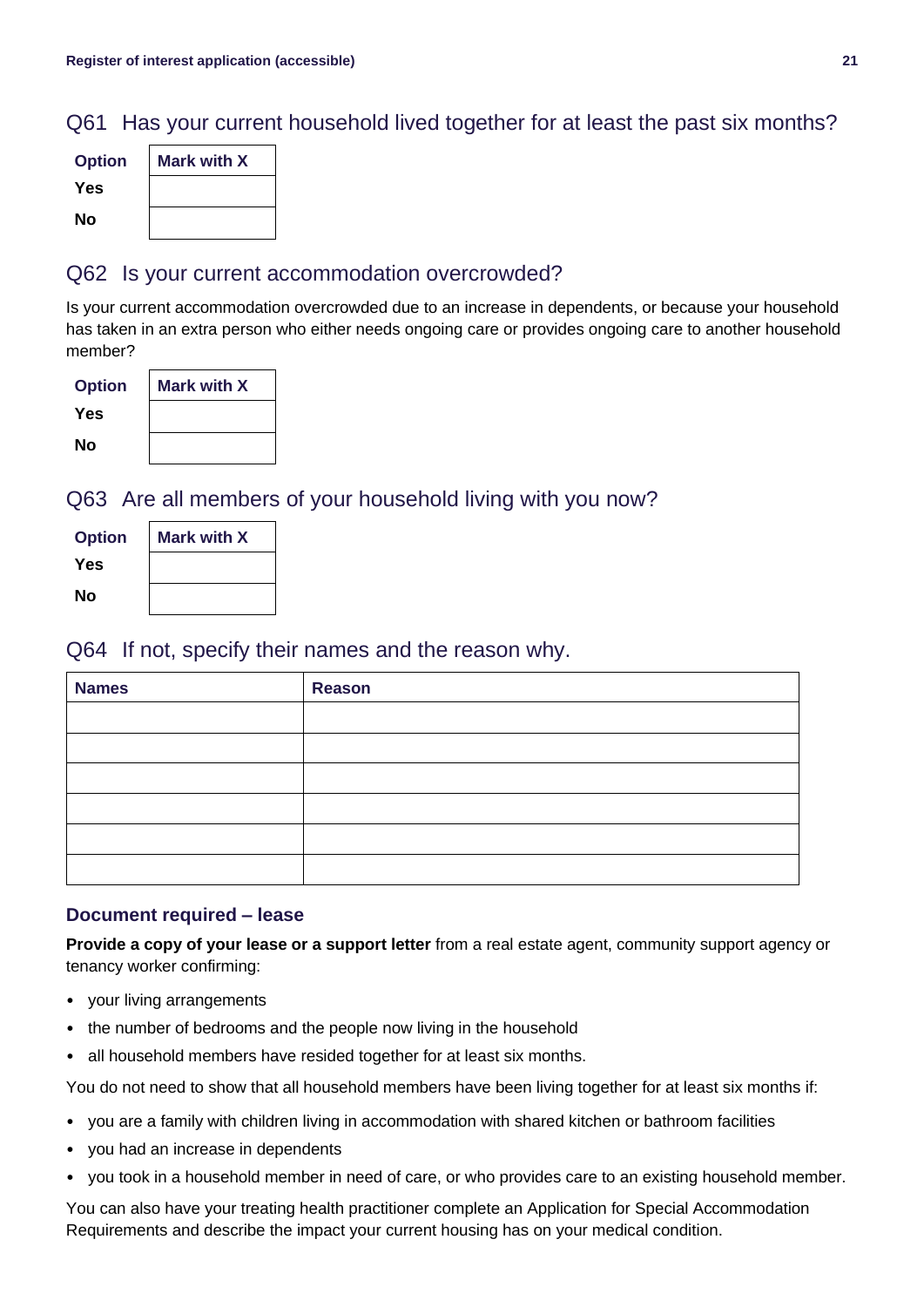# <span id="page-21-0"></span>**Family reunification**

Q65 Are any children included in this application unable to live with you due to the size of your current housing, or has a Child Protection caseworker expressed concerns about your current accommodation before you can be reunited with your children?

| No, go to Insecure Housing (Q68) |  |
|----------------------------------|--|
| <b>Yes</b>                       |  |

**Option** 

| Mark with X |
|-------------|
|             |
|             |
|             |

 $\overline{\phantom{0}}$ 

#### Q66 Explain where the children are currently living.

| <b>Your explanation</b> |  |
|-------------------------|--|
|                         |  |
|                         |  |

#### Q67 Are your children in the care of the Department of Families, Fairness and Housing?

| <b>Option</b> | <b>Mark with X</b> |
|---------------|--------------------|
| Nο            |                    |
| Yes           |                    |

**If yes – name of Child Protection caseworker**

#### **Document required – children in care**

If the children are living with someone else (that is, not with you, or the Department of Families, Fairness and Housing), a letter from a community support worker or statutory declarations from you and the person with whom the children are residing will be required to confirm the:

- current housing circumstances of all household members
- date it is expected that you and your children will live together on a permanent basis.

If Centrelink payments for the children are received by the person the children are staying with, we need a statutory declaration confirming whether the arrangement is voluntary and whether the children will live with you when you have appropriate housing.

# <span id="page-21-1"></span>**Insecure housing**

Q68 Are you living in transitional housing, emergency housing or crisis housing such as a refuge?

| <b>Option</b> | <b>Mark with X</b> |
|---------------|--------------------|
| Nο            |                    |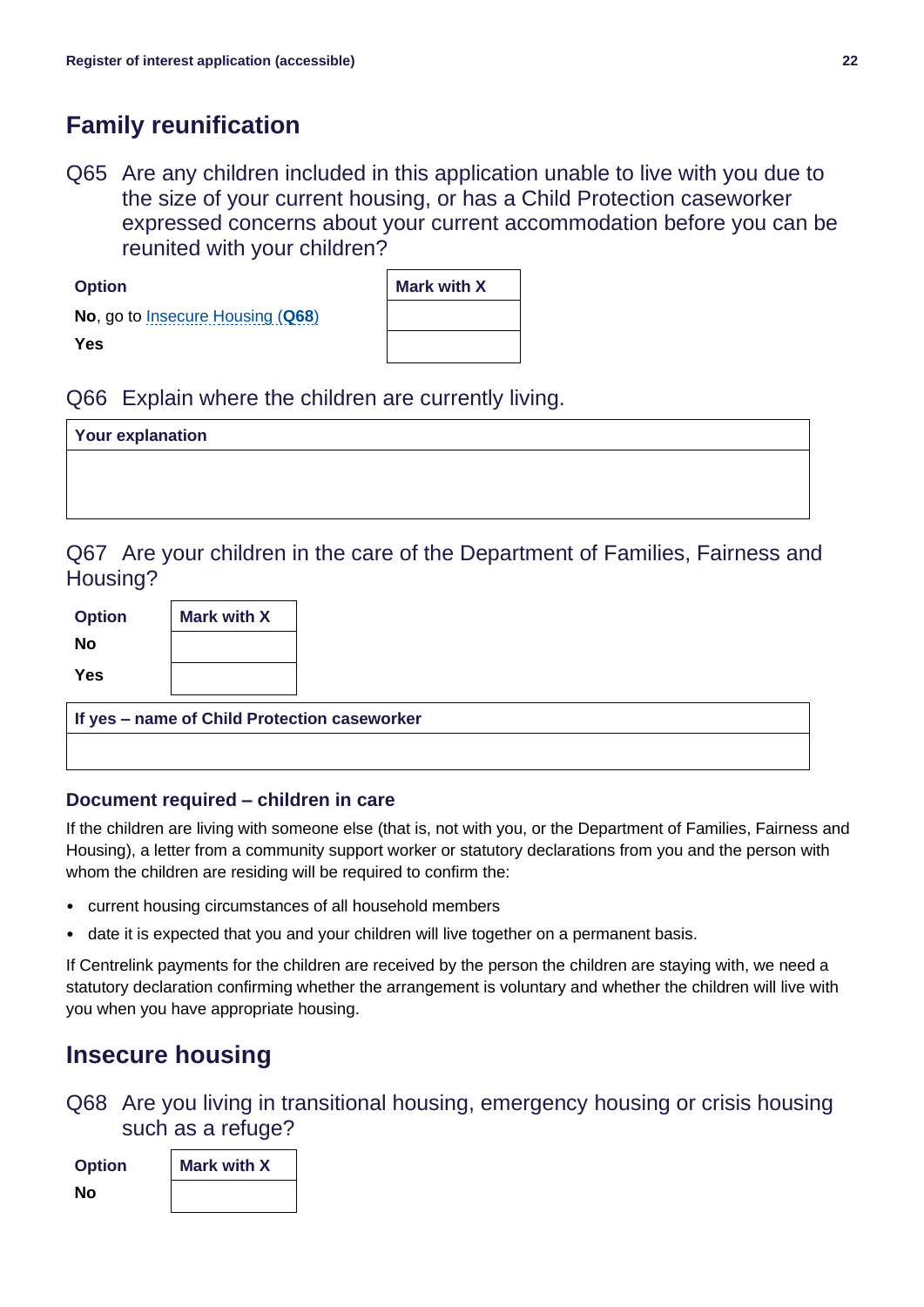| <b>Option</b> | <b>Mark with X</b> |
|---------------|--------------------|
| Yes           |                    |

Q69 Are you living temporarily with family or friends who are unable to provide longer term housing?

| <b>Option</b> | <b>Mark with X</b> |
|---------------|--------------------|
| Nο            |                    |
| Yes           |                    |

#### **Document required – temporary housing**

**If you answered yes**, you must **seek help from a homeless service or other housing-related support organisation to find housing**. The intake worker must complete **Section M** to tell us about your housing situation and confirm the help they have given you.

**You must also provide us with one of the following documents:**

• If you are staying with a friend or family member then you will need to provide written confirmation (a signed Statutory Declaration) from the housing worker **or** the person you are staying with that you are unable to stay on a long-term basis, the reason you cannot remain there, and the date you will have to leave.

## **Special Housing Needs aged 55 years and over**

### Q70 Are you single or partnered with no dependants and are 55 years of age or over?



<span id="page-22-0"></span>If yes, you may be eligible for priority access to housing. You are not required to provide any additional documentation for this priority category.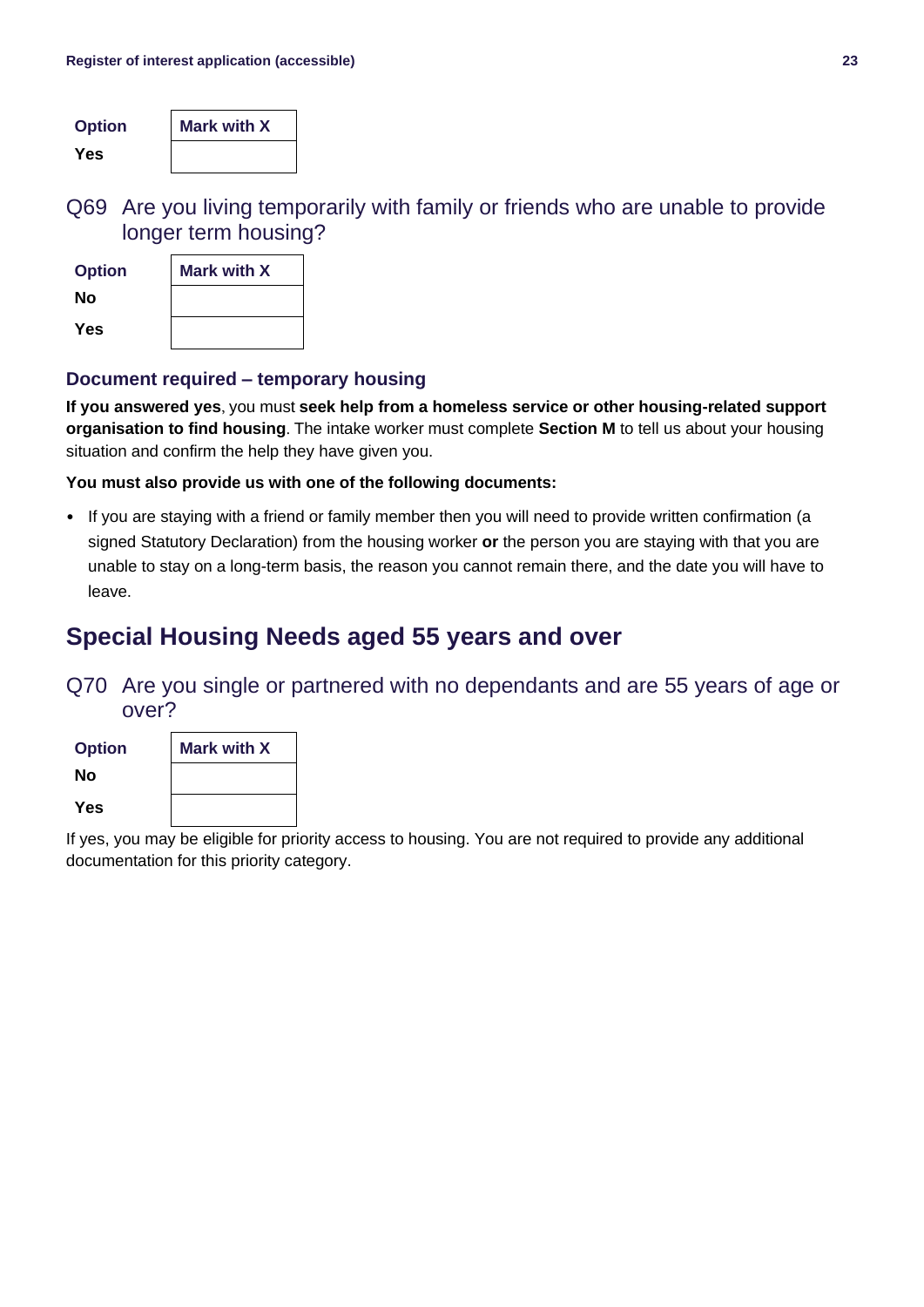# Section I: Alternative housing

If you currently live in public or community housing, **go to [Section J](#page-24-0) (Support needs)**

#### Q71 What is the main issue you experience when looking for housing?

| <b>Issue</b>                        | Mark with X |
|-------------------------------------|-------------|
| <b>Discrimination</b>               |             |
| Medical needs                       |             |
| Escaping family violence            |             |
| <b>Rental history</b>               |             |
| Household size                      |             |
| Support needs                       |             |
| Language barrier                    |             |
| Unable to access affordable housing |             |
| ther                                |             |

**If you marked 'Other' please provide details**

Q72 Has a housing or other support worker helped you to look for alternative housing?

| <b>Option</b> | <b>Mark with X</b> |
|---------------|--------------------|
| Nο            |                    |
| Yes           |                    |

#### **Document required – alternative housing**

**If yes**, please provide a letter from the service that helped you, confirming the assistance they have provided and whether or not you were able to obtain housing.

**If no,** please write a brief explanation of your housing history and outline your attempts to get alternative housing, including private rental in the section below.

Refer to the **Victorian Housing Register guide** for more information about what we are asking for.

| <b>Your explanation</b> |  |
|-------------------------|--|
|-------------------------|--|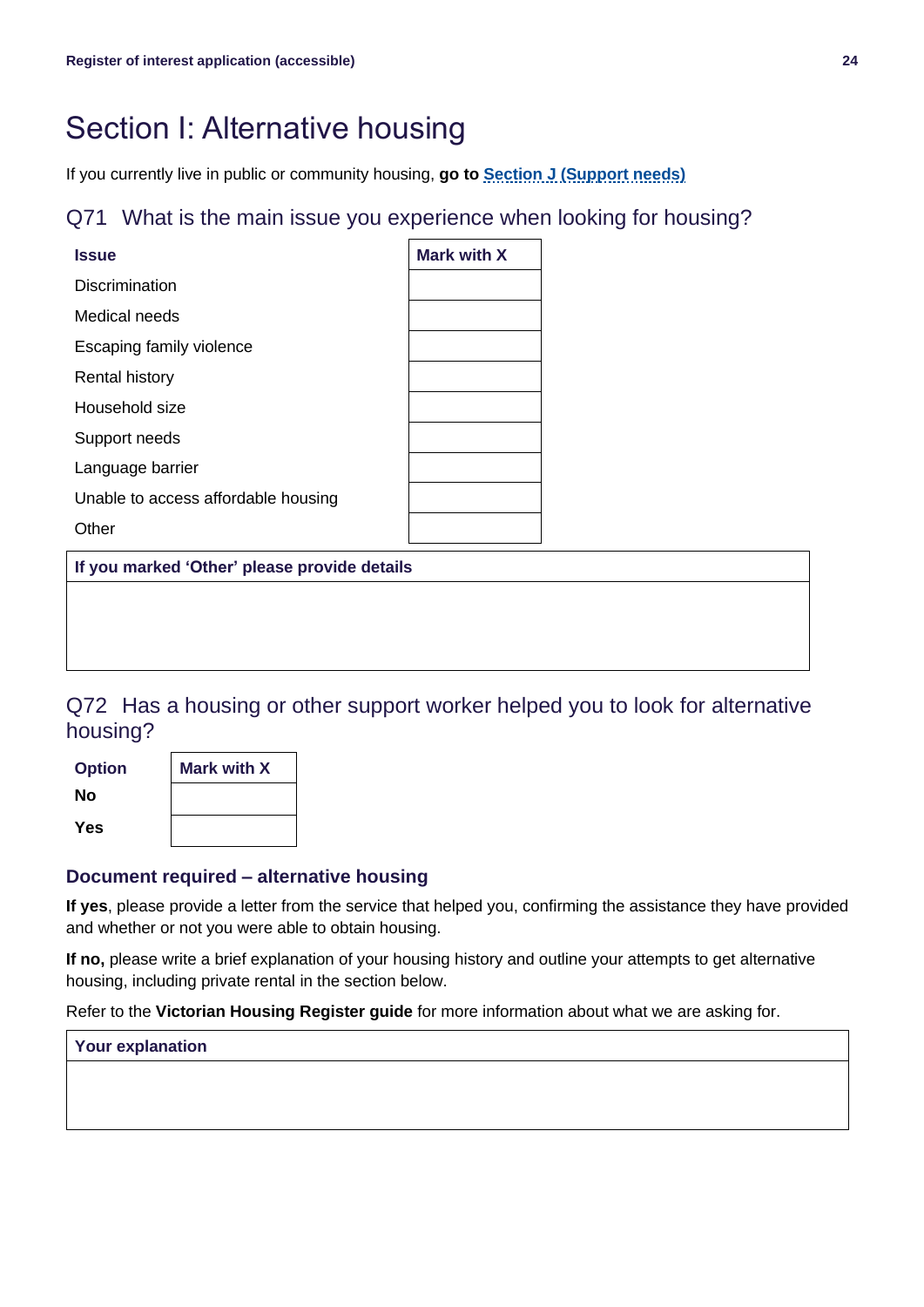# Q73 What other efforts have you made to find housing?

| <b>Effort</b>                                          | <b>Mark with X</b> |
|--------------------------------------------------------|--------------------|
| Asked family and friends                               |                    |
| Applied to more than one real estate agent or landlord |                    |
| Nothing                                                |                    |
| Other                                                  |                    |
|                                                        |                    |

<span id="page-24-0"></span>**Other (please specify)**

| <b>Mark with X</b> |  |
|--------------------|--|
|                    |  |
|                    |  |
|                    |  |
|                    |  |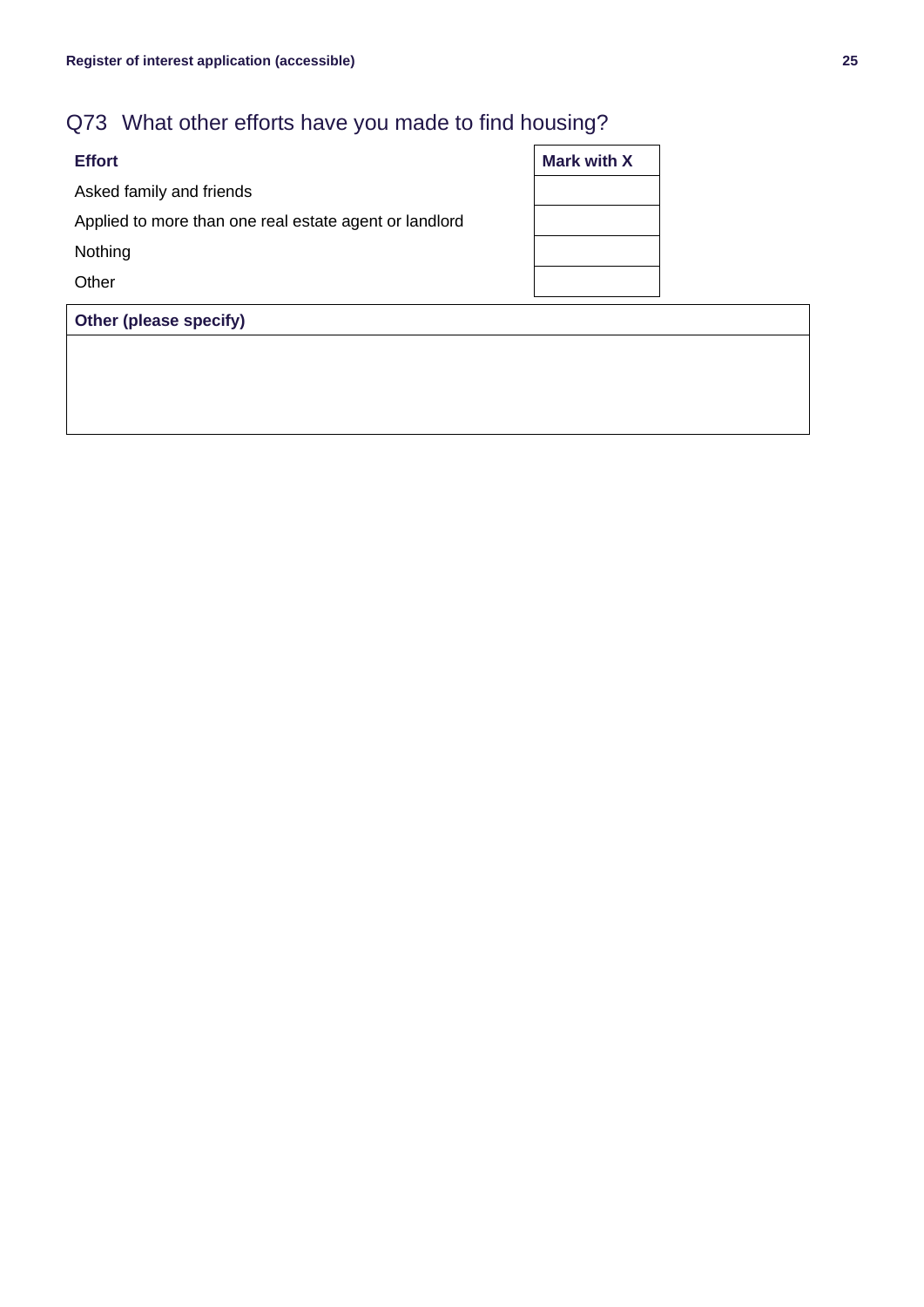# Section J: Support needs

In this section we ask about your support needs.

By support, we mean assistance from a community organisation to establish or maintain your tenancy. The organisation that provides you with housing may be able to link you to a community support organisation when you move in.

### Q74 Current support needs

Do you have any current support needs or are currently receiving support for any of the following options? Mark any that apply.

| <b>Option</b>                               | <b>Mark with X</b> |
|---------------------------------------------|--------------------|
| Speech                                      |                    |
| Intellectual                                |                    |
| Physical                                    |                    |
| Specific learning                           |                    |
| Homelessness                                |                    |
| Psychiatric                                 |                    |
| Hearing                                     |                    |
| Aged care                                   |                    |
| Drugs and alcohol                           |                    |
| Vision                                      |                    |
| Neurological                                |                    |
| Autism                                      |                    |
| <b>Acquired Brain Injury</b>                |                    |
| Family violence                             |                    |
| Aged care assessment service (ACAS)         |                    |
| National Disability Insurance Scheme (NDIS) |                    |
| Veterans and families support services      |                    |
| Department of Veterans' Affairs             |                    |
| None                                        |                    |
| Other                                       |                    |
| Other (please specify)                      |                    |

### Q75 Do you have a guardian or administrator?

A guardianship order is a legal document that gives a person (called a 'guardian') power to make decisions on behalf of another person about personal matters. This may include decisions about where you live, health care and access to services. In some cases, there may be more than one guardian (called 'joint guardian's).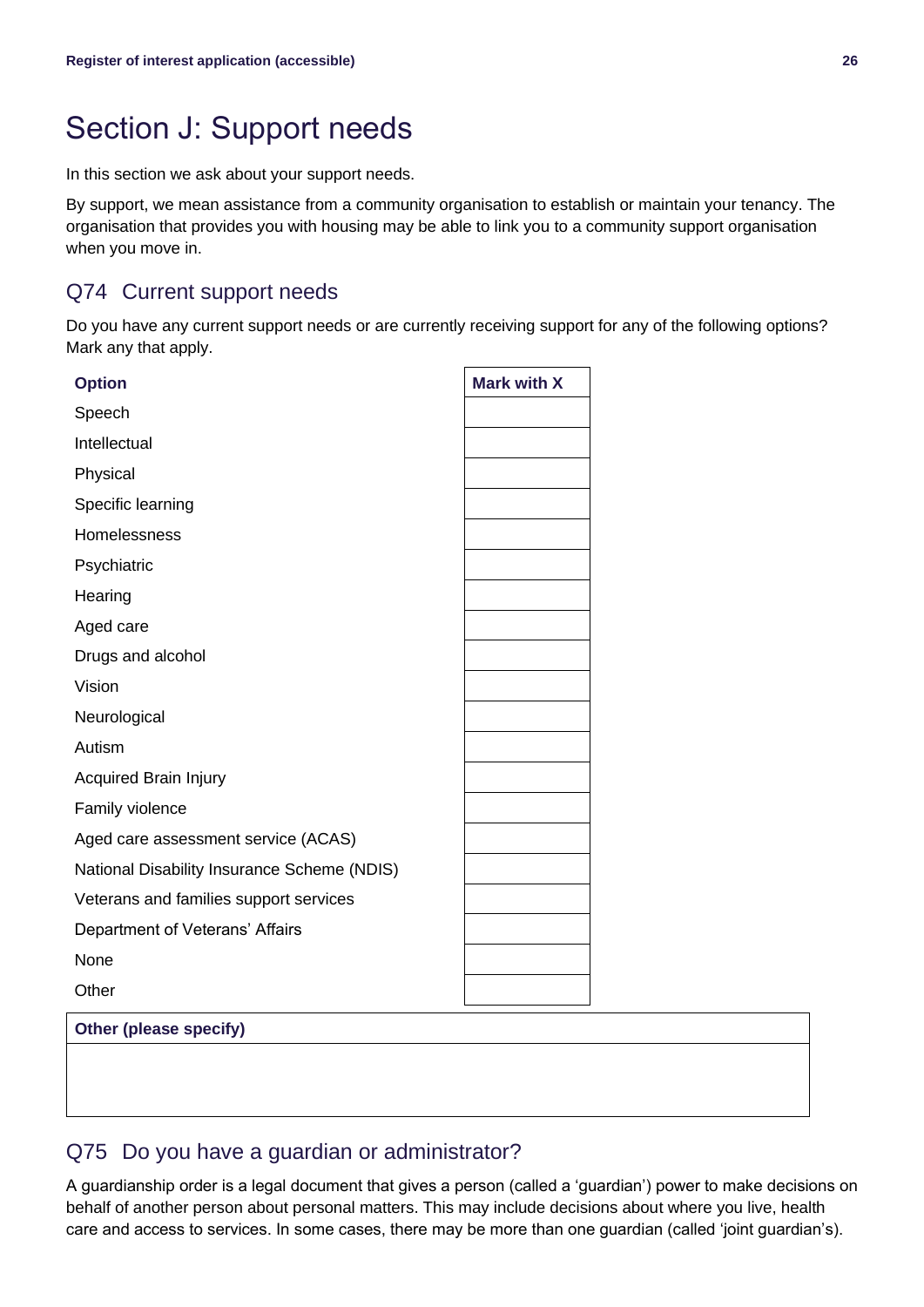Administration orders give a person (called an 'administrator') the power to make decisions on another person's behalf about their finances and associated legal affairs.

| <b>Option</b>         | <b>Mark with X</b> |  |
|-----------------------|--------------------|--|
| <b>No</b>             |                    |  |
| <b>Yes</b>            |                    |  |
|                       |                    |  |
| <b>Please specify</b> |                    |  |
|                       |                    |  |

## **Future support needs**

#### Q76 If you move into social housing, will you require any support?

No

### Q77 Will you need help with any of the following?

Link into veterans and families support services

# **Authority to provide information**

### Q78 Do you want another person or organisation to be able to make enquiries about your application on your behalf?

If you get help from a guardian, administrator, support service, health professional or other individual you can give us their details here if you want them to be able to speak to us about your application. You can change your mind about this at any time.

| <b>Option</b>                                                  | <b>Mark with X</b> |
|----------------------------------------------------------------|--------------------|
| Nο                                                             |                    |
| Yes, I need help to establish my tenancy (less than 12 months) |                    |
| Yes, I need help to sustain my tenancy (more than 12 months)   |                    |

| <b>Option</b>                                                                    | <b>Mark with X</b> |
|----------------------------------------------------------------------------------|--------------------|
| Address current financial issues                                                 |                    |
| Build on living skills                                                           |                    |
| Link into local disability services                                              |                    |
| Link into local mental health services                                           |                    |
| Link into safety planning or family violence support                             |                    |
| Help with exit plans from medical institution or prison                          |                    |
| Find community supports in new housing area                                      |                    |
| Address housing factors (isolation, instability, property maintenance<br>issues) |                    |
| Link into veterans and families support services                                 |                    |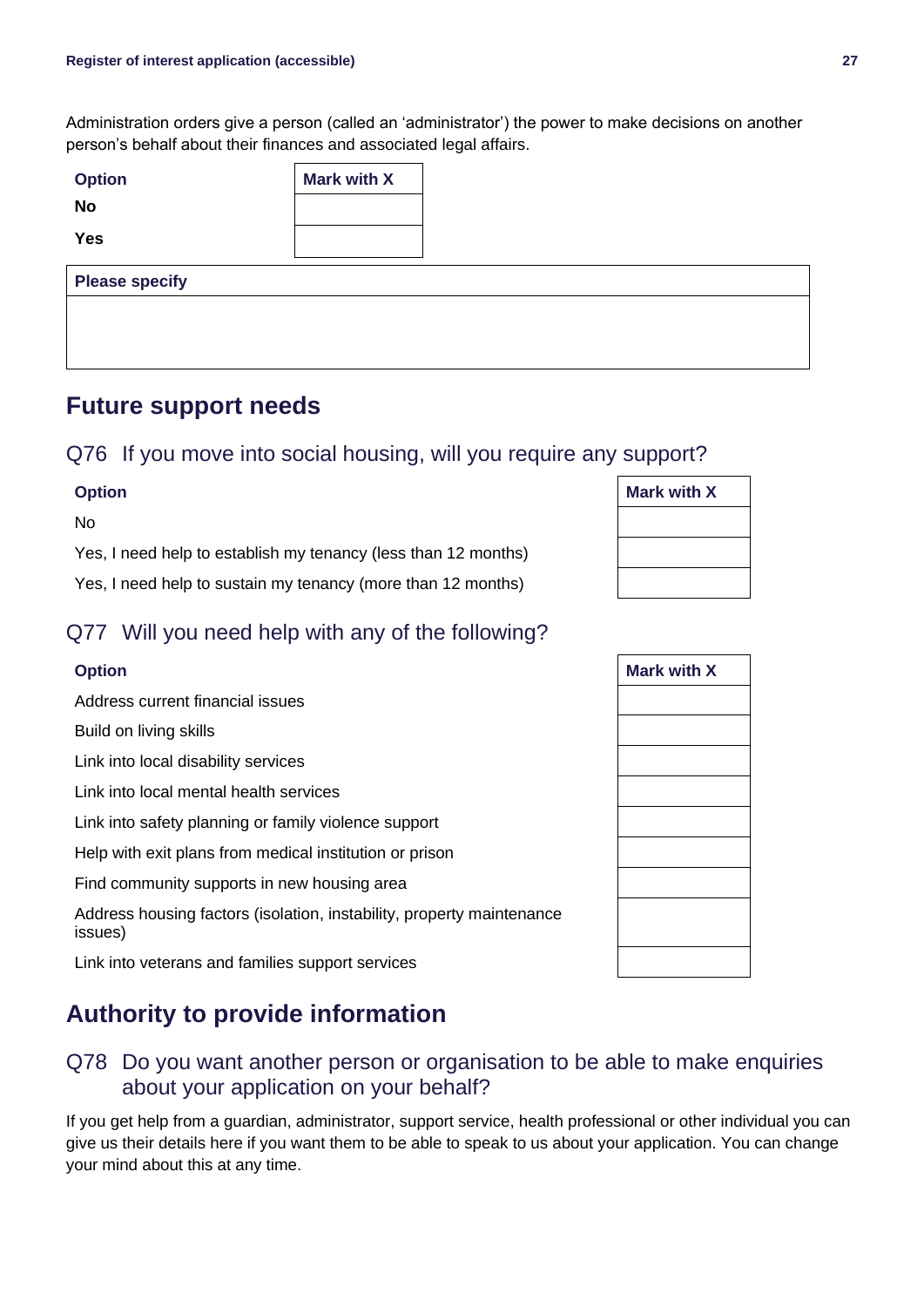| <b>Option</b>                                      | <b>Mark with X</b> |
|----------------------------------------------------|--------------------|
| No, go to Declaration, acknowledgement and consent |                    |
| Yes, continue to Q79                               |                    |

### Q79 Person's details (if any)

| <b>Required information</b> | <b>Your answer</b> |
|-----------------------------|--------------------|
| Name                        |                    |
| Organisation name           |                    |
| Address                     |                    |
| Suburb or town              |                    |
| Postcode                    |                    |
| Telephone                   |                    |
| Email address               |                    |

### Q80 What type of help or support do they provide?

| Describe the help or support |  |
|------------------------------|--|
|                              |  |
|                              |  |
|                              |  |

Q81 Do you consent to us contacting the person above about your application?

| <b>Option</b> | <b>Mark with X</b> |
|---------------|--------------------|
| Yes           |                    |
| No            |                    |

Q82 When we write to you, do you want a copy of the letter sent to your support person?

Please speak to them about this first, so that they can expect to receive copies of letters we send you.

| <b>Option</b> | <b>Mark with X</b> |
|---------------|--------------------|
| Yes           |                    |
| N٥            |                    |

# <span id="page-27-0"></span>Declaration, acknowledgement and consent

I declare that all the information provided in this application for the Victorian Housing Register is true and correct.

I understand that as the primary applicant I have sole responsibility in my household to respond on all matters about this application, including offers of accommodation from social housing organisations.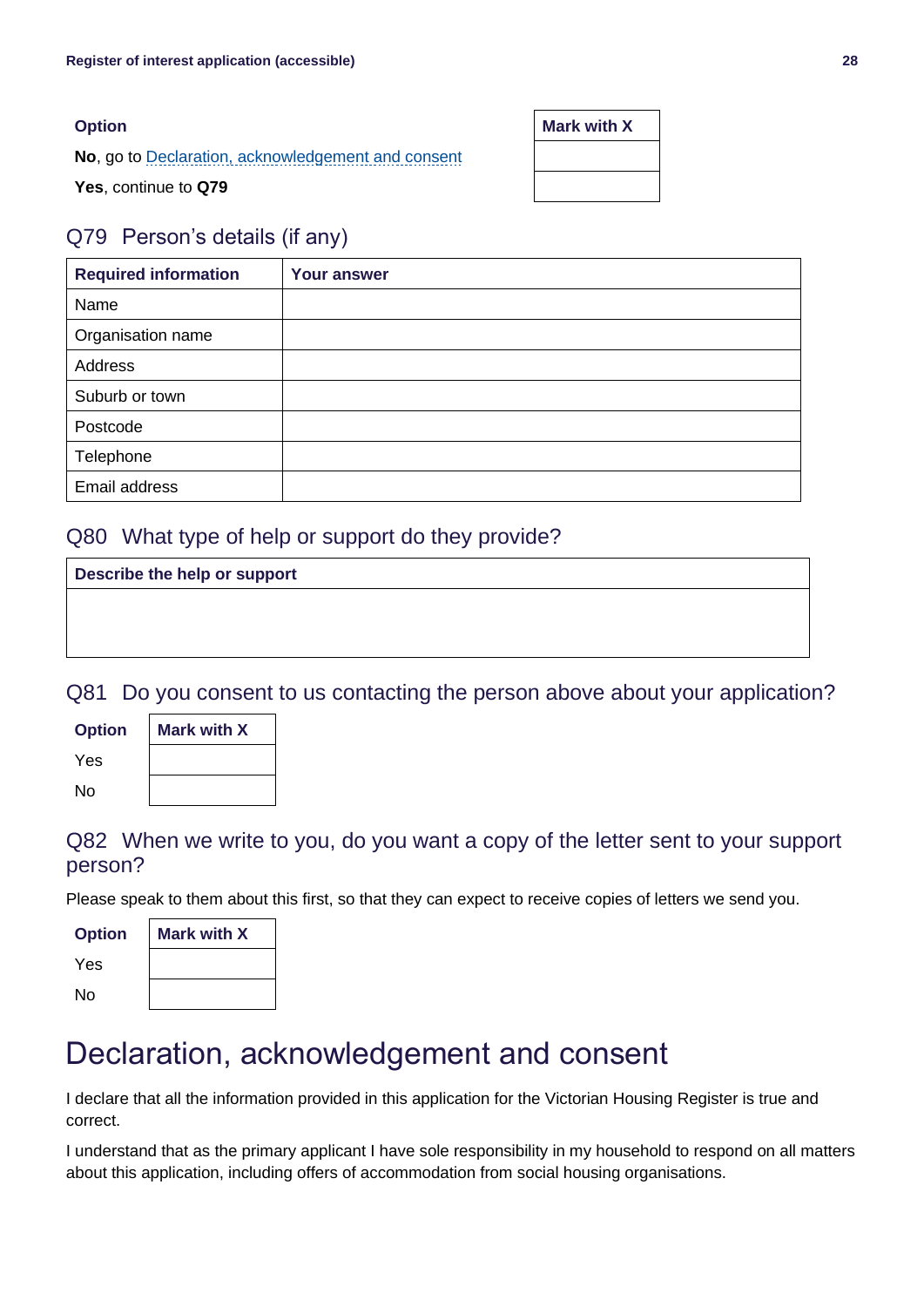I acknowledge that I must advise the Department of Families, Fairness and Housing (the department) if my circumstances change, and update the department with any details that are relevant to my Victorian Housing Register application.

I understand that if I enter into a tenancy agreement with any social housing organisation including the department, my application will be removed from the Victorian Housing Register as my housing need will have been met.

I confirm my consent for the department to provide my application to the social housing organisations I have nominated in my application.

I authorise the Director of Housing, or officers acting on behalf of the Director of Housing to confirm information concerning this application with those people and organisations I have previously nominated, including, if applicable, my Child Protection caseworker and the individual or organisation that has completed Section K of this application.

I confirm my consent for the department to send copies of correspondence to those people and organisations I have nominated in my application to receive copies of correspondence.

**Warning:** If you wilfully give information that is untrue in any particular in this application, you may be liable to penalties under section 40 of the **Housing Act 1983 (Vic)***.*

| By signing this form, I have                                                                                         |  | <b>Mark with X</b> |
|----------------------------------------------------------------------------------------------------------------------|--|--------------------|
| Completed all applicable areas of the form                                                                           |  |                    |
| Attached all relevant documents indicated as required                                                                |  |                    |
| If you are being supported, your support worker has completed <b>Section K (Eligibility</b><br><b>Confirmation</b> ) |  |                    |
| <b>Full name</b>                                                                                                     |  |                    |
| <b>Signature</b>                                                                                                     |  |                    |
| <b>Date</b>                                                                                                          |  |                    |

# **Information privacy**

The Department of Families, Fairness and Housing is committed to protecting the privacy of your personal information. Personal information is information which directly or indirectly identifies a person. We need to collect and handle your personal information in order to be able to process your application. All the information you give us will be handled in accordance with the **Privacy and Data Protection Act 2014** and the **Health Records Act 2001**.

If you are using other department programs we may share some of your information with them to help us coordinate better services for you. We will not use your information for any other purpose other than those listed on these forms, to provide services to you, or without your consent, unless the law requires us to do so.

You can access your information through the **Freedom of Information Act 1982** or through the Privacy and Data Protection Act. For information about Freedom of Information (FOI) requests, call 1300 475 170 or [make](https://ovic.vic.gov.au/freedom-of-information/for-the-public/)  [an online FOI request](https://ovic.vic.gov.au/freedom-of-information/for-the-public/) <https://ovic.vic.gov.au/freedom-of-information/for-the-public/> through the Office of the Victorian Information Commissioner website.

For further information about privacy, call 1300 884 706 or email the Feedback, External Oversight and [Privacy unit](mailto:feedback@dffh.vic.gov.au) <feedback@dffh.vic.gov.au>.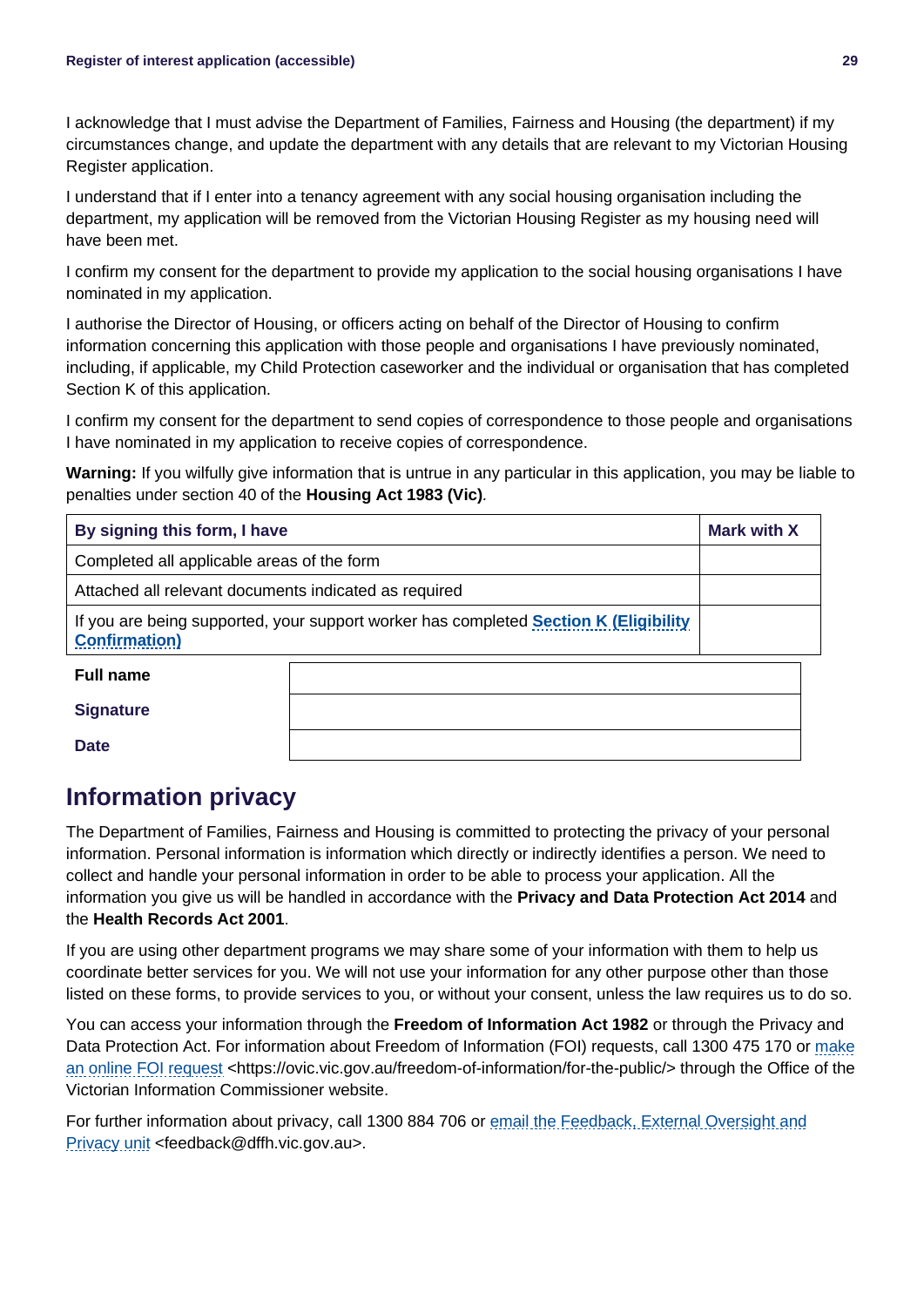# Section K: Eligibility confirmation

# **Stop**

**Do not fill out this section.** It should only be filled out by a worker from a homeless service or other housing related service if asked in [Section I \(Alternative housing\).](#page-22-0)

The following questions relate to the applicant listed at the front of this application or one of their household members.

#### Q83 Organisation name

| <b>Organisation name</b>      |                                                            |  |
|-------------------------------|------------------------------------------------------------|--|
|                               | Q84 EPRIN (External Party Reference Identification Number) |  |
| <b>EPRIN</b>                  |                                                            |  |
| Q85 Address                   |                                                            |  |
| <b>Street number and name</b> |                                                            |  |
| Suburb or town                |                                                            |  |
| <b>Postcode</b>               |                                                            |  |
| Q86 Telephone                 |                                                            |  |
| <b>Phone number</b>           |                                                            |  |

# **Housing situation**

Q87 Is the applicant living in temporary housing, such as transitional housing, a refuge, crisis housing or emergency accommodation?

| <b>Option</b> | <b>Mark with X</b> |  |
|---------------|--------------------|--|
| Nο            |                    |  |
| Yes           |                    |  |

Q88 Is the applicant living temporarily with family or friends?

| <b>Option</b> | <b>Mark with X</b> |
|---------------|--------------------|
| Nο            |                    |
| Yes           |                    |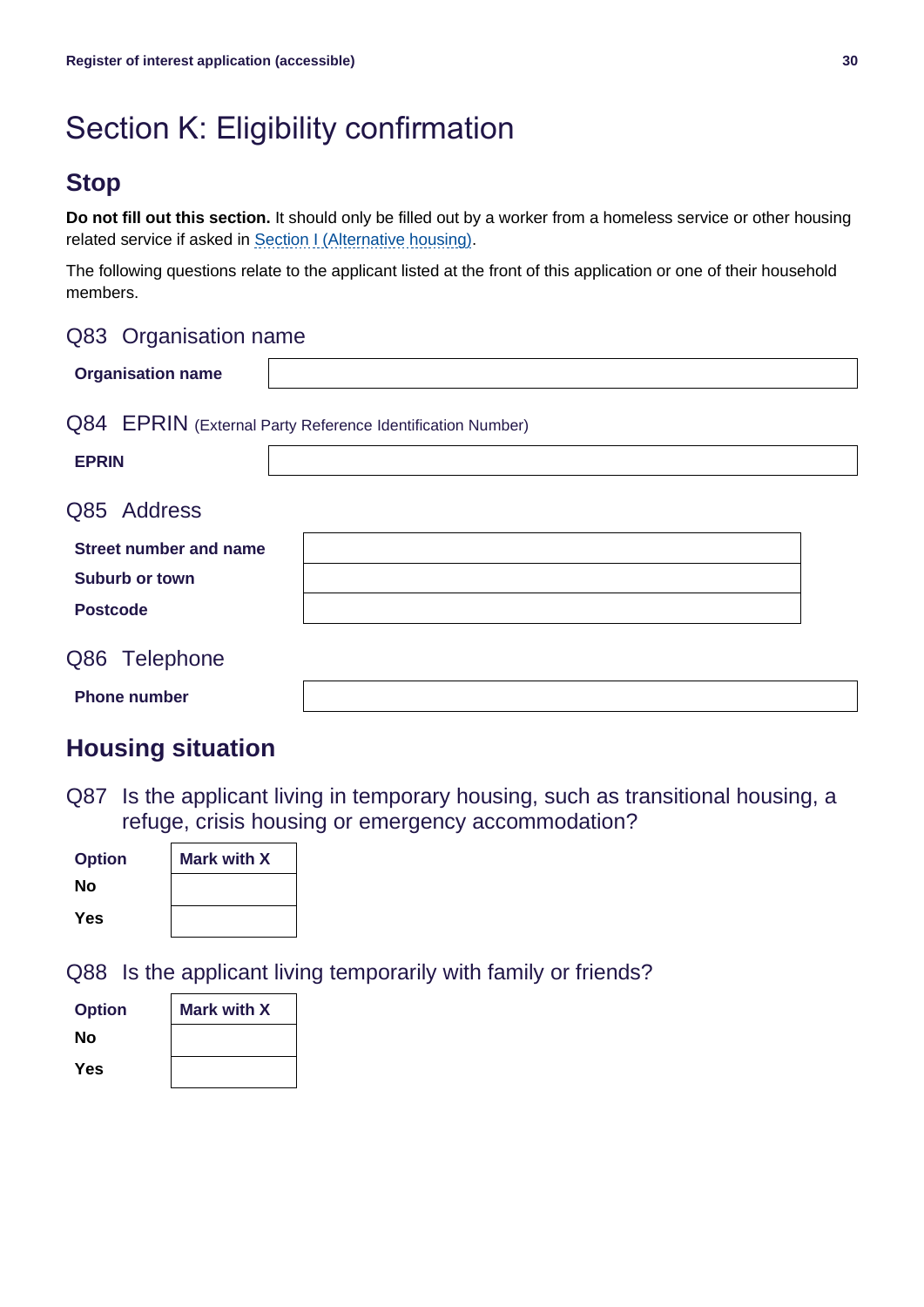#### Q89 Provide details about the applicant's housing situation.

#### **Provide details**

Q90 What is the date the applicant arrived in this accommodation and how long can they stay?

**Provide date and length of stay**

#### Q91 What is the reason they can't remain there?

**Provide reason**

### Q92 What assistance have you provided the applicant?

| <b>Assistance type</b>                                                                                                                                             | <b>Mark with X</b> |
|--------------------------------------------------------------------------------------------------------------------------------------------------------------------|--------------------|
| Assessment by IAP worker for placement on prioritisation list and possible referral to<br>support service                                                          |                    |
| Advice and assistance on housing options, including private rental information,<br>eligibility for the bond loan scheme and possible funds towards rent in advance |                    |
| Information about social housing – community and public – and the Victorian Housing<br>Register                                                                    |                    |
| Help to source and secure long term accommodation                                                                                                                  |                    |

# <span id="page-30-0"></span>Declaration by community organisation

I declare that the applicant named in Section A of this application has demonstrated that their housing circumstances meets the Victorian Housing Register Priority Access guidelines under the Special housing needs – Insecure housing category.

The applicant has received the assistance indicated above.

This service has not been able to secure permanent accommodation for the applicant.

**Worker's full name**

**Worker's signature**

**Date**